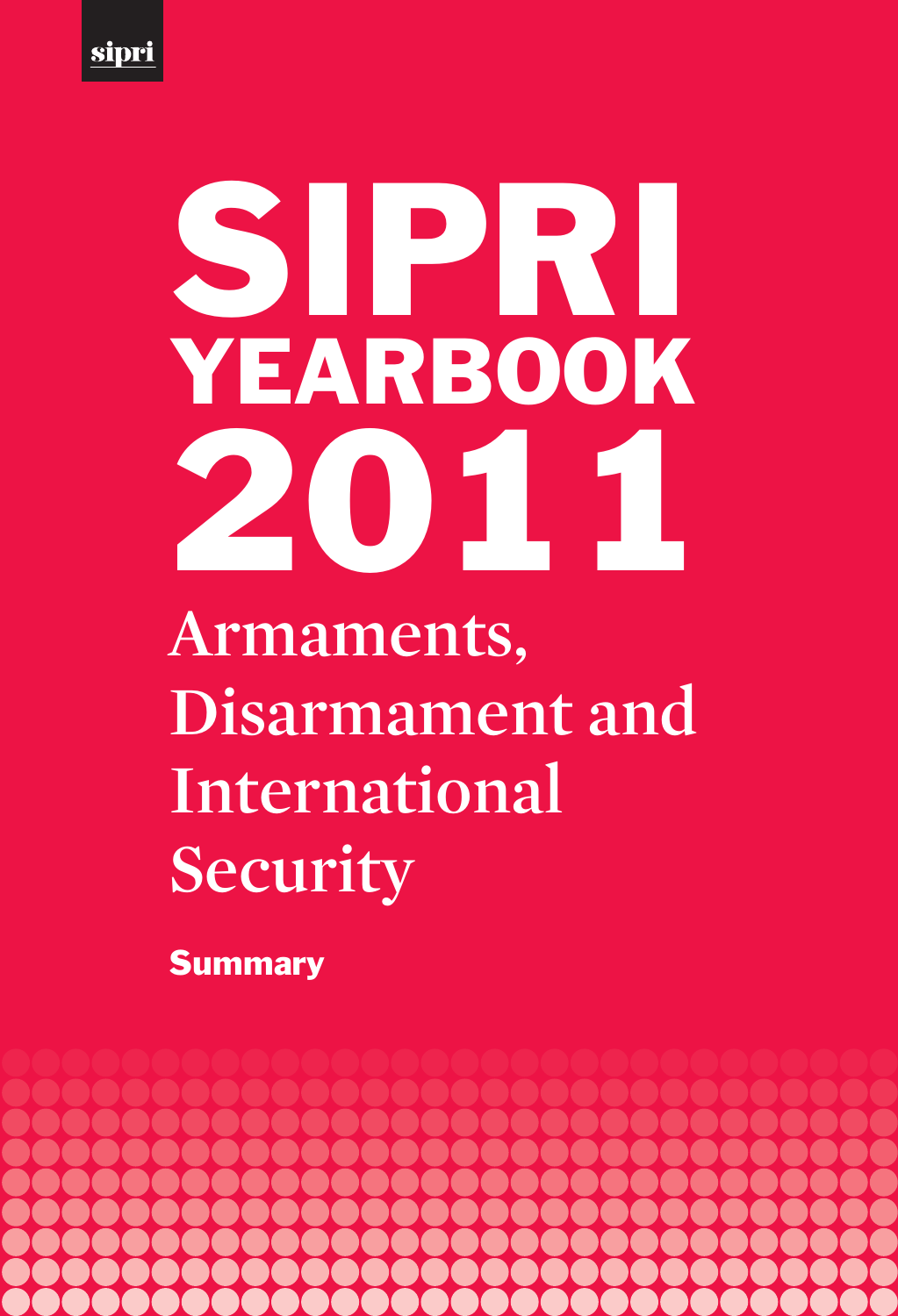#### STOCKHOLM INTERNATIONAL **PEACE RESEARCH INSTITUTE**

SIPRI is an independent international institute dedicated to research into conflict, armaments, arms control and disarmament. Established in 1966, SIPRI provides data, analysis and recommendations, based on open sources, to policymakers, researchers, media and the interested public.

#### GOVERNING BOARD

Göran Lennmarker, Chairman (Sweden) Dr Dewi Fortuna Anwar (Indonesia) Dr Vladimir Baranovsky (Russia) Ambassador Lakhdar Brahimi (Algeria) Jayantha Dhanapala (Sri Lanka) Susan Eisenhower (United States) Ambassador Wolfgang Ischinger (Germany) Professor Mary Kaldor (United Kingdom) The Director

#### **DIRECTOR**

Dr Bates Gill (United States)



#### **STOCKHOLM INTERNATIONAL PEACE RESEARCH INSTITUTE**

Signalistgatan 9 SE-169 70 Solna, Sweden Telephone: +46 8 655 97 00 Fax: +46 8 655 97 33 Email: sipri@sipri.org Internet: www.sipri.org © SIPRI 2011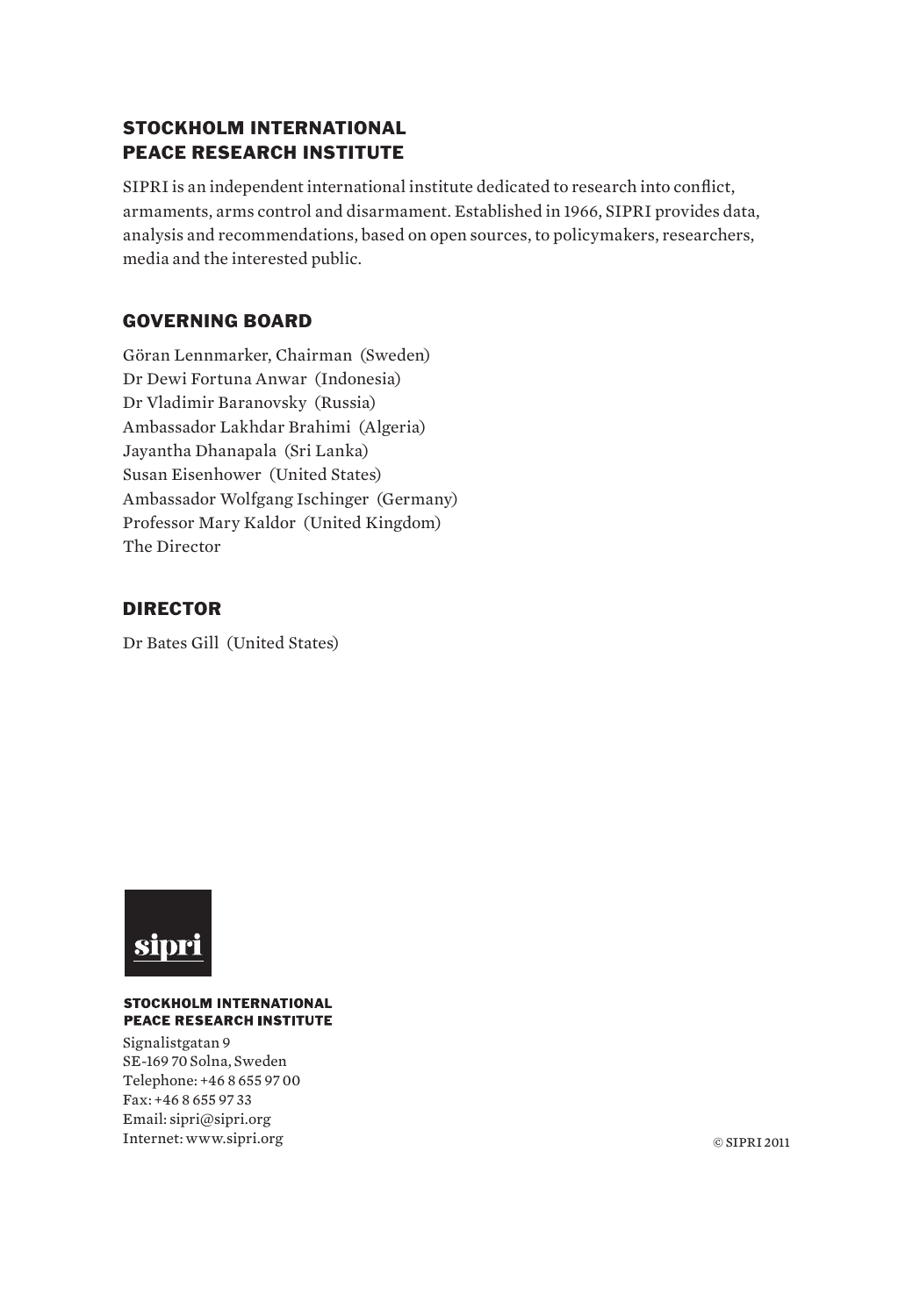#### The SIPRI Yearbook

*SIPRI Yearbook 2011* presents a combination of original data in areas such as world military expenditure, international arms transfers, arms production, nuclear forces, major armed conflicts and multilateral peace operations with state-of-the-art analysis of important aspects of arms control, peace and international security. The SIPRI Yearbook, which was first published in 1969, is written by both SIPRI researchers and invited outside experts.

This booklet summarizes the contents of *SIPRI Yearbook 2011* and gives samples of the data and information in its appendices and annexes.

#### **CONTENTS**

| Introduction. International security, armaments and disarmament          | 2              |
|--------------------------------------------------------------------------|----------------|
| 1. Corruption and the arms trade: sins of commission                     | 3              |
| Part I. Security and conflicts, 2010                                     |                |
| 2. Resources and armed conflict                                          | $\overline{4}$ |
| 3. Peace operations: the fragile consensus                               | 6              |
| Part II. Military spending and armaments, 2010                           |                |
| 4. Military expenditure                                                  | 8              |
| 5. Arms production                                                       | 10             |
| 6. International arms transfers                                          | 12             |
| 7. World nuclear forces                                                  | 14             |
| Part III. Non-proliferation, arms control and disarmament, 2010          |                |
| 8. Nuclear arms control and non-proliferation                            | 15             |
| 9. Reducing security threats from chemical and biological materials      | 16             |
| 10. Conventional arms control and military confidence building           | 17             |
| 11. Strategic trade controls: countering the proliferation of weapons    | 18             |
| of mass destruction                                                      |                |
| Annexes: arms control and disarmament agreements, international security | 20             |
| cooperation bodies, chronology                                           |                |

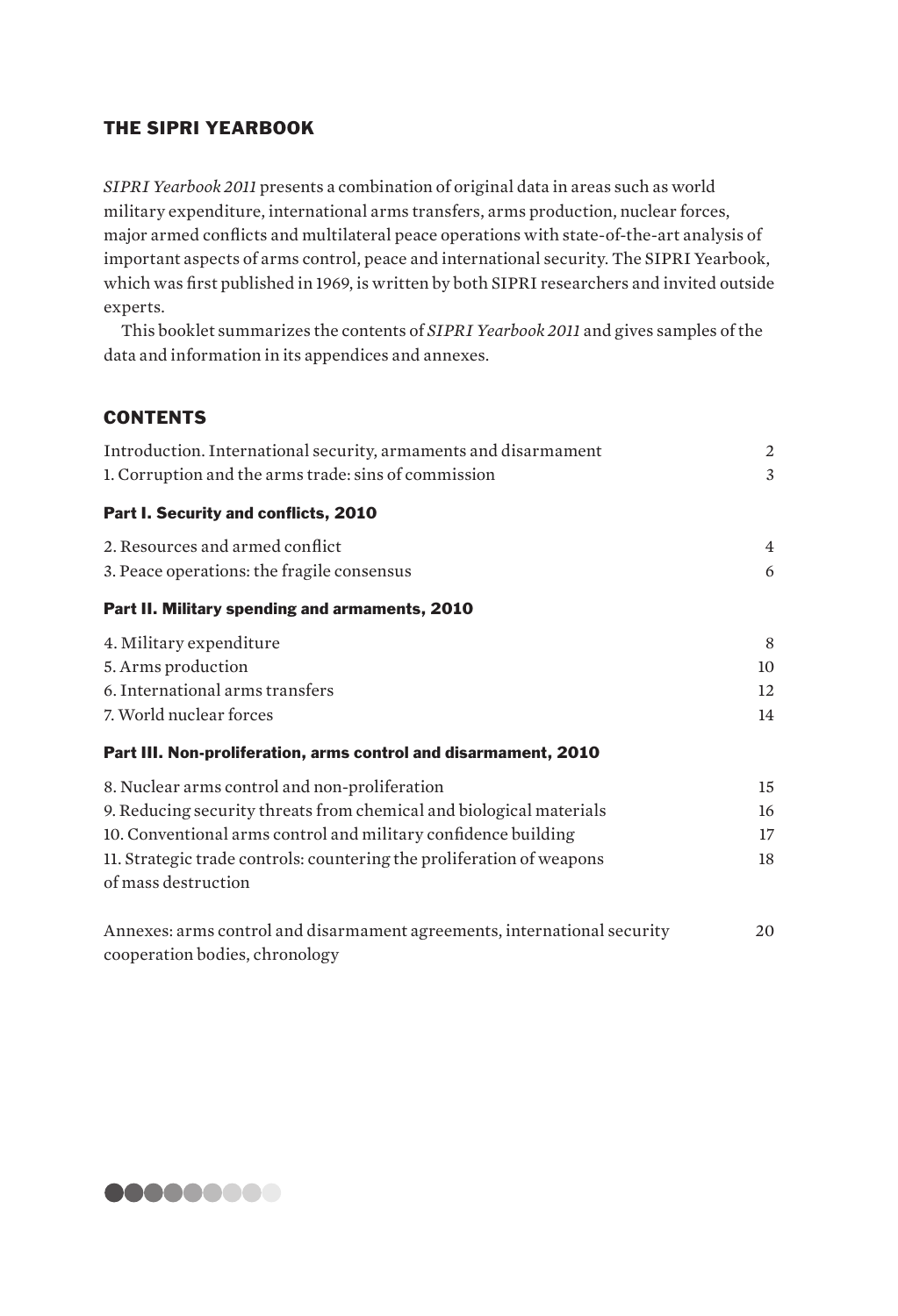#### <span id="page-3-0"></span>INTRODUCTION. INTERNATIONAL SECURITY, ARMAMENTS AND **DISARMAMENT**

## **bates gill bates**  $\mathbf{g}$

The research and findings in *SIPRI Yearbook 2011* highlight three important security-related themes that have stood out in recent years: intensifying non-state influence; the emergence of global and regional powers; and increasing institutional inefficiency, uncertainty and weakness.

The security governance system—the institutions, agreements and processes intended to manage the challenges of global and regional security, armaments and disarmament—is under mounting pressure from within and outside. Many organizations that promote peace and security find it increasingly difficult to generate the political will and financial resources that are required to meet their mandates or to establish needed governance mechanisms.

World security is becoming more dynamic, complex and transnational, with intensified and increasing flows of information, people, capital and goods. States continue to be the dominant security actors, but *SIPRI Yearbook 2011* underscores the growing importance of non- and quasi-state actors in shaping the global and regional security scene. While nonstate actors could contribute more to peaceable outcomes, some have had a debilitating effect on peace and security. An important step forward would be partnerships and other forms of cooperation with non-state actors,

although such steps are difficult to realize.

Powers that previously took the lead to bolster security governance at global and regional levels are less able to do so and have been weakened by the global financial crisis. While commentators on the international security situation frequently remark on the continued expansion of the role and impact of 'new powers' at global and regional levels, *SIPRI Yearbook 2011* provides a factual and analytical basis to inform those discussions and looks ahead to the implications. The global and regional security governance institutions need to accelerate the equitable integration of these powers. Such steps could include an expansion in the permanent membership of the UN Security Council and a more active security-related role for the Group of 20 (G20) major economies.

In light of these challenges, the world is likely to face a difficult period of growing uncertainty and fragility, and a diffusion of risks and threats. SIPRI and the SIPRI Yearbook will continue to diligently observe and analyse these and other developments related to international security, armaments and disarmament.

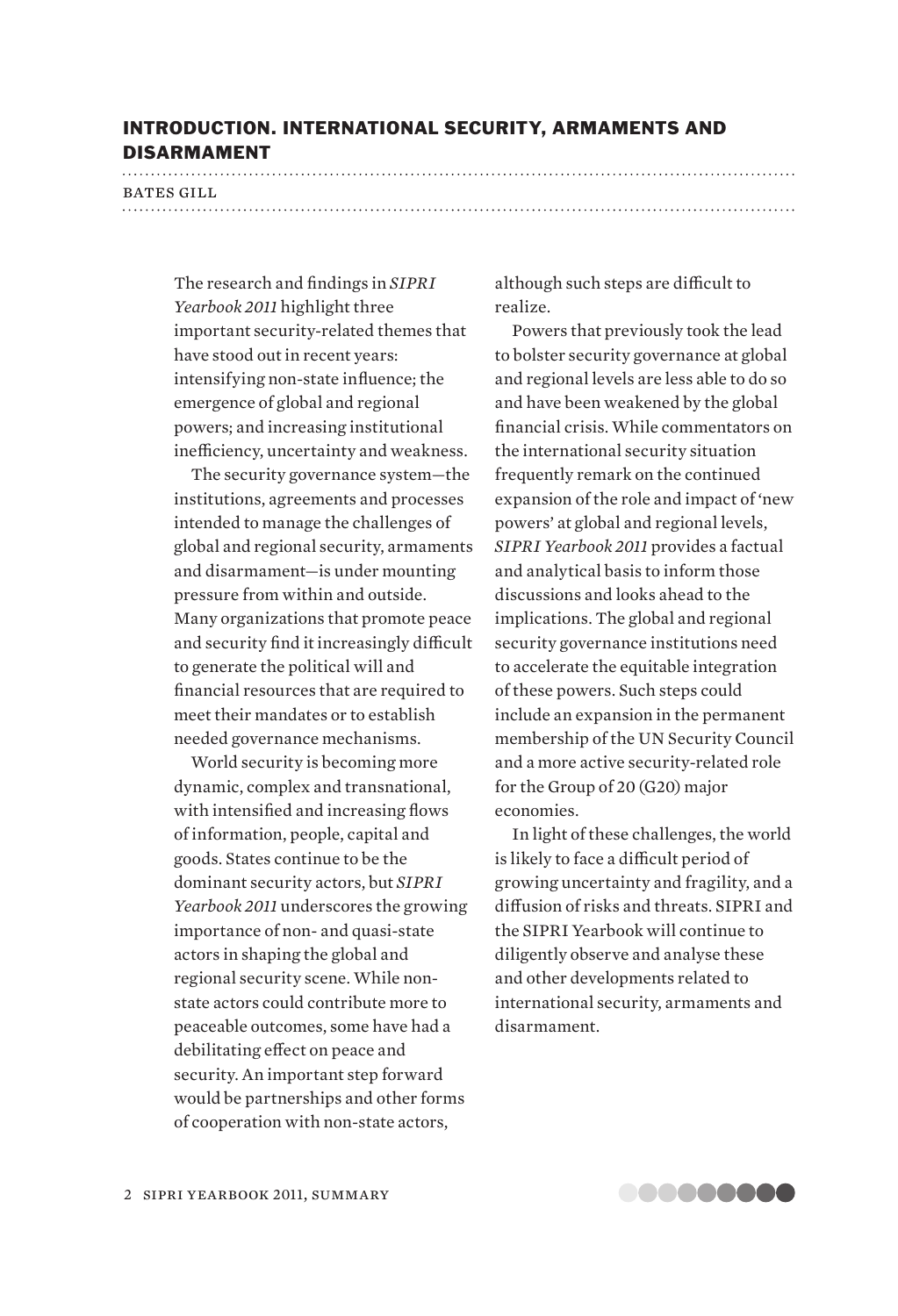#### <span id="page-4-0"></span>1. CORRUPTION AND THE ARMS TRADE: SINS OF COMMISSION

andrew feinstein, paul holden and barnaby pace

Studies suggest that corruption in the arms trade contributes roughly 40 per cent to all corruption in global transactions. This corruption exacts a heavy toll on purchasing and selling countries, undermining democratic institutions of accountability and diverting valuable resources away from pressing social needs towards corrupt ends.

A number of systemic features of the arms trade encourage corruption, of which two are particularly important. First, its deep and abiding link to matters of national security obscures many deals from oversight and accountability. Second, the rubric of national security facilitates the emergence of a small coterie of brokers, dealers and officials with appropriate security clearances. These close relationships blur the lines between the state and the industry, fostering an attitude that relegates legal concerns to the background.

The now infamous arms deal that took place in South Africa in 1999 provides numerous examples of the above types and causes of corruption. During the selection process, a number of highly questionable decisions were taken to ensure that certain contractors were selected. One example is the purchase of the Hawk trainer aircraft from British Aerospace (now BAE Systems).

Subsequent investigations have uncovered a trail of payments made to key decision makers during the selection process. Most notably, the British Serious Fraud Office identified £115 million (\$207 million) in 'commission' payments made by BAE to 'overt' and 'covert' advisors related to the contract.

Political mechanisms of oversight such as parliamentary and independent investigative bodies—were sidelined and bullied by the executive to prevent a proper investigation into the deal, undercutting South Africa's fragile new democratic dispensation. Large sums of money were diverted to the arms deal that arguably should have been spent relieving the devastating legacy of apartheid. Without corruption, the state would have spent at least an estimated 30 per cent less on the deal, freeing up funds for other social goods.

In order to combat corruption in the arms trade, multilateral agreements, such as an arms trade treaty, could include clauses that both outlaw corruption and provide mechanisms for enforcement. National governments, too, could introduce a number of reforms such as a 'cooling off' period between employments in the state and in the arms industry. These reforms require political will, which, in turn, demands that the public voice its opposition to the status quo.



introduction 3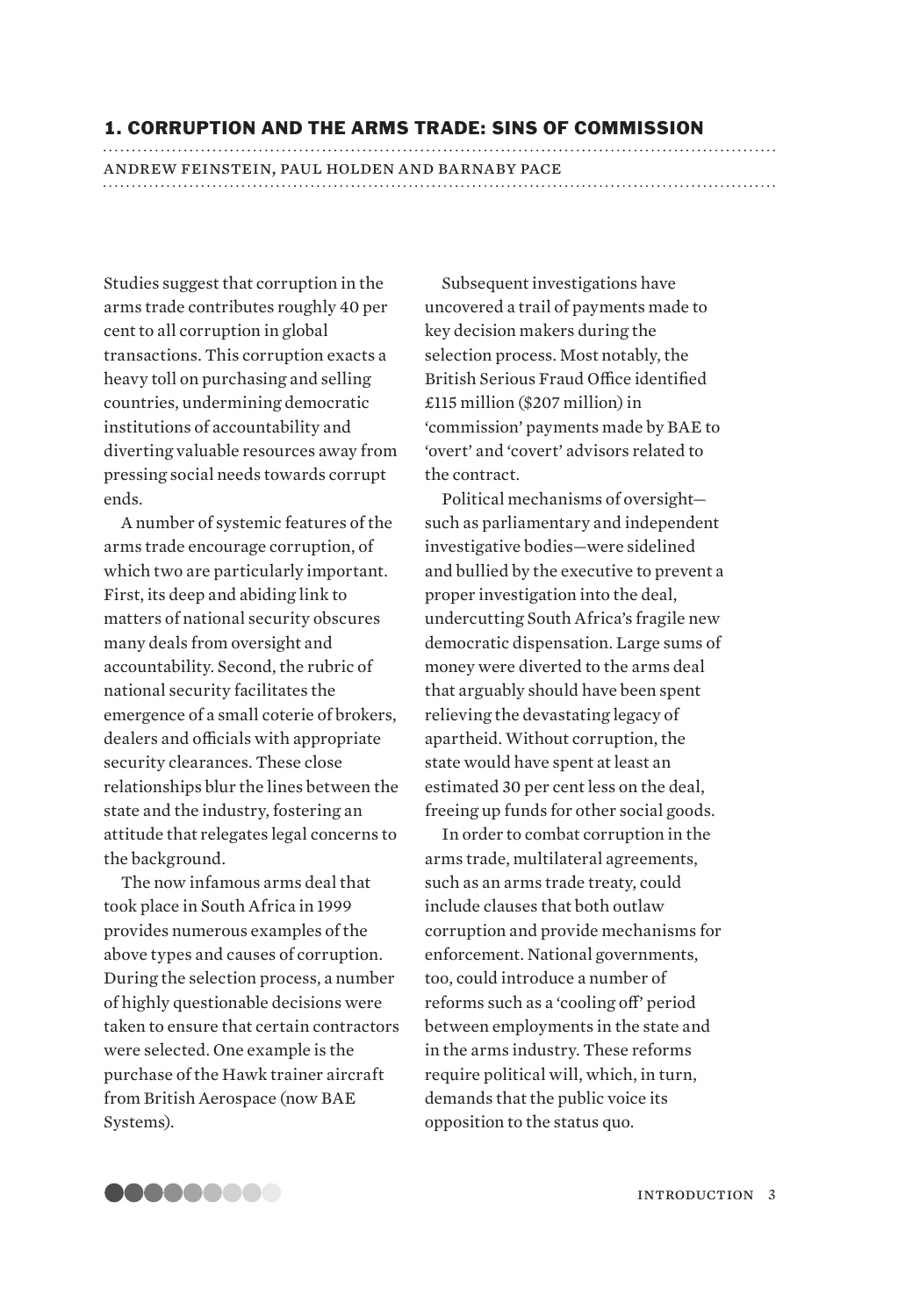#### <span id="page-5-0"></span>**2. RESOURCES AND ARMED CONFLICT**

neil melvin and ruben de koning

#### **MAJOR ARMED CONFLICTS, 2010**

**In 2010, 15 major armed conflicts were active in 15 locations around the world.**

|                  | <b>Conflict location</b>           |
|------------------|------------------------------------|
| Africa           | $Rwanda*1$                         |
|                  | <b>Somalia</b>                     |
|                  | <b>Sudan</b> <sup>1</sup>          |
|                  | Uganda* $\downarrow$               |
| Americas         | Colombia                           |
|                  | <b>Peru</b> .                      |
|                  | $USA*$                             |
| Asia             | <b>Afghanistan</b>                 |
|                  | India (Kashmir)                    |
|                  | Myanmar (Karen) $\uparrow$         |
|                  | Pakistan*1                         |
|                  | <b>Philippines</b>                 |
| Middle East Iraq |                                    |
|                  | Israel (Palestinian territories) ! |
|                  | Turkey ('Kurdistan')* ↑            |

**Where a conflict is over territory, the disputed territory appears in parentheses after the country name. All other conflicts are over government.**

**\* Fighting in these conflicts also took place in other locations in 2010.** 

↑ **Increase in battle-related deaths from 2009.** ↓ **Decrease in battle-related deaths from 2009.**

**Only 4 of the major armed conflicts in 2010 were over territory, with 11 being fought over government. Except for the year 2007, conflicts over government outnumbered those over territory in every year of the period 2001–10.**

**For the seventh year running, no major interstate conflict was active in 2010. Over the decade 2001–10, only 2 of the total of 29 major armed conflicts have been interstate.** 

In the past two decades the relationship between natural resources and conflict risk has re-emerged as a key issue in international security. The current debate about the linkage between natural resources and the onset, duration and termination of conflicts around the globe focuses on three distinct perspectives: economic theories of violence; environmental factors, especially linked to climate change, as risk multipliers for conflict; and resource geopolitics.

These approaches highlight the direct and indirect ways that resource issues can cause conflict. For example, both resource scarcity and resource dependence can interact with social and institutional vulnerabilities to create the conditions for conflict. Key elements of this include informal or illicit trade and violent criminal groups pursuing illegal exploitation of and trade in natural resources. National overdependence on natural resource revenues is also closely associated with state weakness, even failure, producing conditions under which armed groups can emerge.

The rise of dynamic and large consumer markets in Asia—principally China and India—has also raised the priority of resource issues on the international security agenda. Record levels of demand and commodity prices have led international organizations,

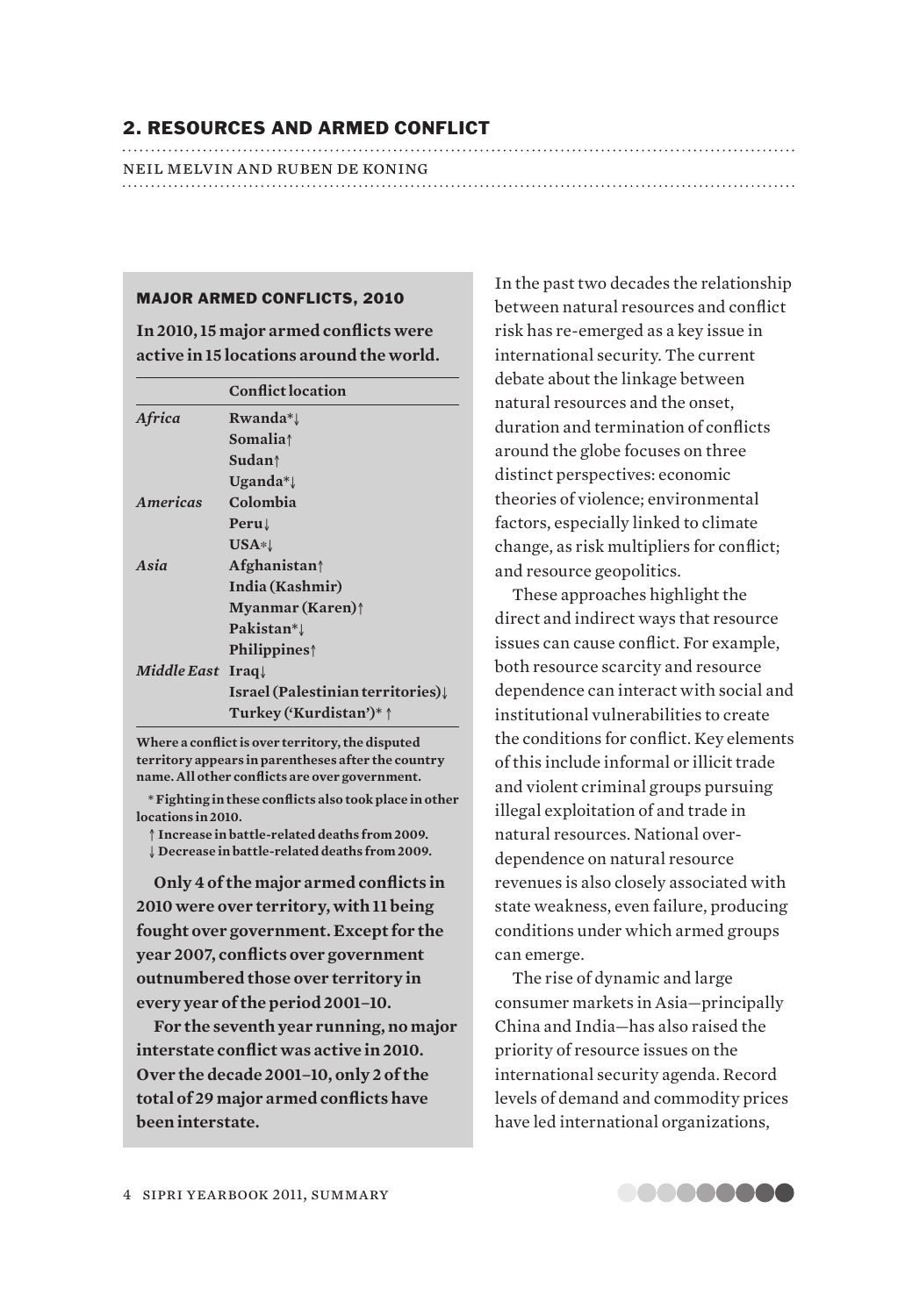governments, businesses and civil society to launch various initiatives designed to mitigate the interactions between resource issues and conflict. Other responses include the creation of conflict monitoring and early warning systems and efforts to incorporate resource management into peacebuilding agendas.

Several high-level initiatives have been established to regulate illegal resource trade, most notably the Kimberley Process for 'conflict diamonds'. Provisions in national legislation, such as the Dodd-Frank Act in the United States, are designed to obstruct trade in 'conflict resources'. However, efforts to manage the different aspects of natural resources and their relationship to conflict and security—notably the effort to regulate trade while still ensuring market access—have highlighted the complex balance required in such initiatives. Thus, more effective global resource governance frameworks should be part of the international effort to weaken and eventually break the links between resources and conflict.



#### THE GLOBAL PEACE INDEX 2011

**The Global Peace Index (GPI) seeks to determine what cultural attributes and institutions are associated with states of peace. It ranks 153 countries by their relative states of peace using 23 indicators.**

| Rank           | Country               | <b>Score</b> |
|----------------|-----------------------|--------------|
| $\mathbf{1}$   | <b>Iceland</b>        | 1.148        |
| $\overline{2}$ | New Zealand           | 1.279        |
| $\mathbf{3}$   | Japan                 | 1.287        |
| $\overline{4}$ | Denmark               | 1.289        |
| 5              | <b>Czech Republic</b> | 1.320        |
| 149            | North Korea           | 3.092        |
| 150            | Afghanistan           | 3.212        |
| 151            | Sudan                 | 3.223        |
| 152            | Iraq                  | 3.296        |
| 153            | Somalia               | 3.379        |
|                |                       |              |

**Iceland regained first place due to restored political stability. Island nations generally fare well, with most in the top half of the GPI, as do small, stable and democratic countries.**

**These facts and data are taken from appendix 2A, 'Patterns of major armed conflicts, 2001–10', by Lotta Themnér and Peter Wallensteen, Uppsala Conflict Data Program (UCDP), based on the UCDP Database, <http://www.ucdp.uu.se/database/>, and appendix 2B, 'The Global Peace Index 2011', by Camilla Schippa and Daniel Hyslop, Institute for Economics and Peace.**

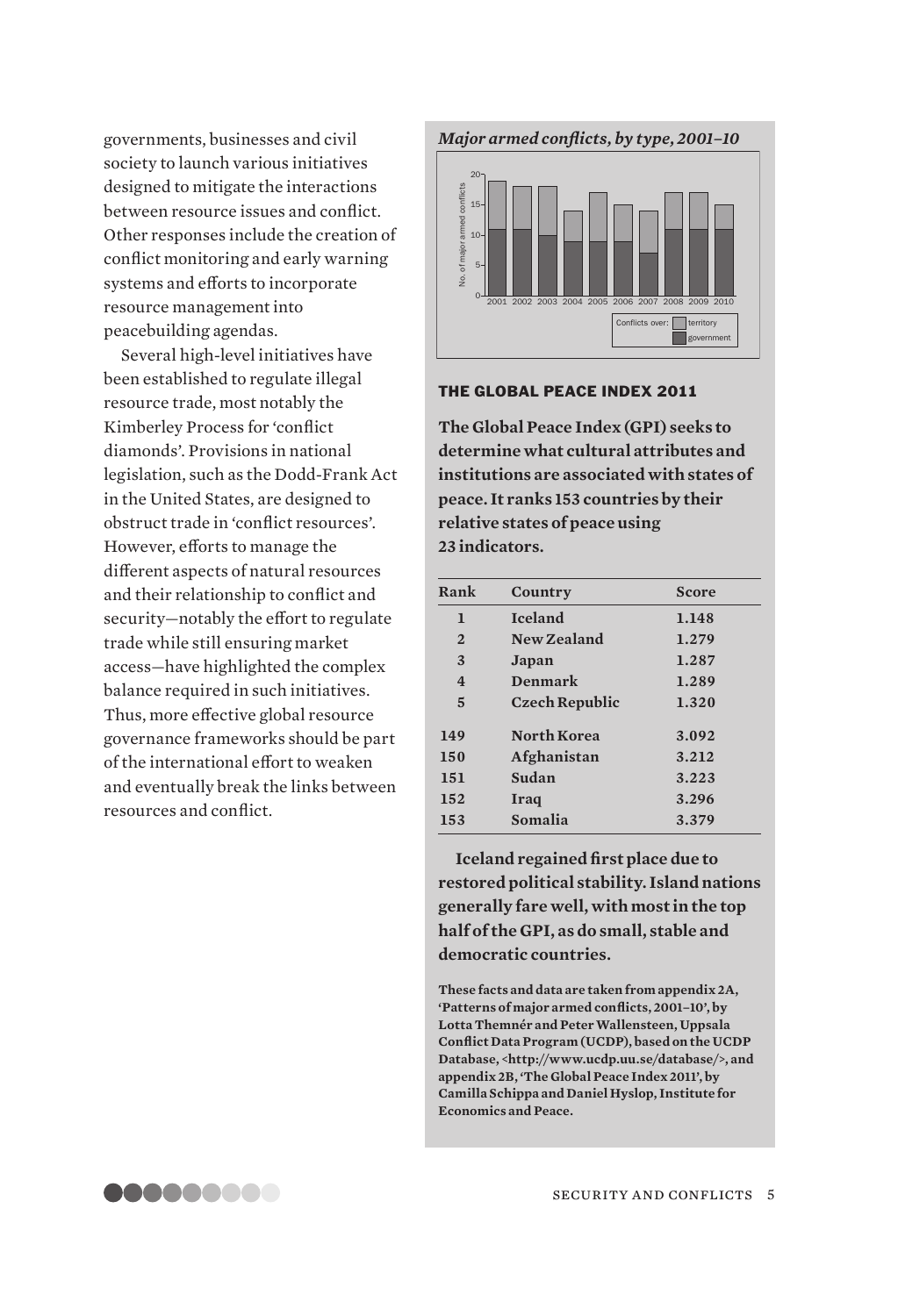#### <span id="page-7-0"></span>3. PEACE OPERATIONS: THE FRAGILE CONSENSUS

| THIERRY TARDY |  |  |
|---------------|--|--|
|               |  |  |

#### **PEACE OPERATIONS, 2010**

**A total of 52 multilateral peace operations were conducted in 2010, in 33 locations. Two peace operations closed during 2010, making it the second consecutive year in which the total number of operations fell.** 



**The upward trend in the total number of personnel deployed to peace operations continued to gather pace, with totals increasing by 20 per cent between 2009 and 2010, to reach 262 842. Of these, 91 per cent were military personnel, 6 per cent were civilian police and 3 per cent were civilian staff.** 

**The main reason for this significant increase was reinforcement of the International Security Assistance Force (ISAF) operation in Afghanistan run by the North Atlantic Treaty Organization (NATO). Its troop level increased from 84 146 in 2009 to 131 730 in 2010, an increase of 57 per cent. For the fifth year** 

The broad consensus on principles, purpose and methods of contemporary peace operations is ever more fragile. Key characteristics of United Nations peace operations are continually revised, while a shared understanding of what these operations should achieve is increasingly lacking. Peace operations suffer from a commitment gap between different categories of states, divergences on some of the key parameters of interventions, and a normative disconnect between established and new state actors.

After the surge in deployments of the past decade, UN operations seem to have reached a plateau, and the focus is now on consolidation. Yet needs for peacekeeping and peacebuilding remain high, even as the operations are increasingly contested by host countries and challenged in their efficacy by a combination of overstretch and weak political support. Simultaneously, the consensus that peace operations have enjoyed is undermined by the very nature of the liberal model that peacekeeping and peacebuilding actors promote. What is at stake is the question of how far the international community can go in trying to establish and sustain peace while maintaining the legitimacy of the intervention as well as a degree of acceptability at all levels in the host countries.

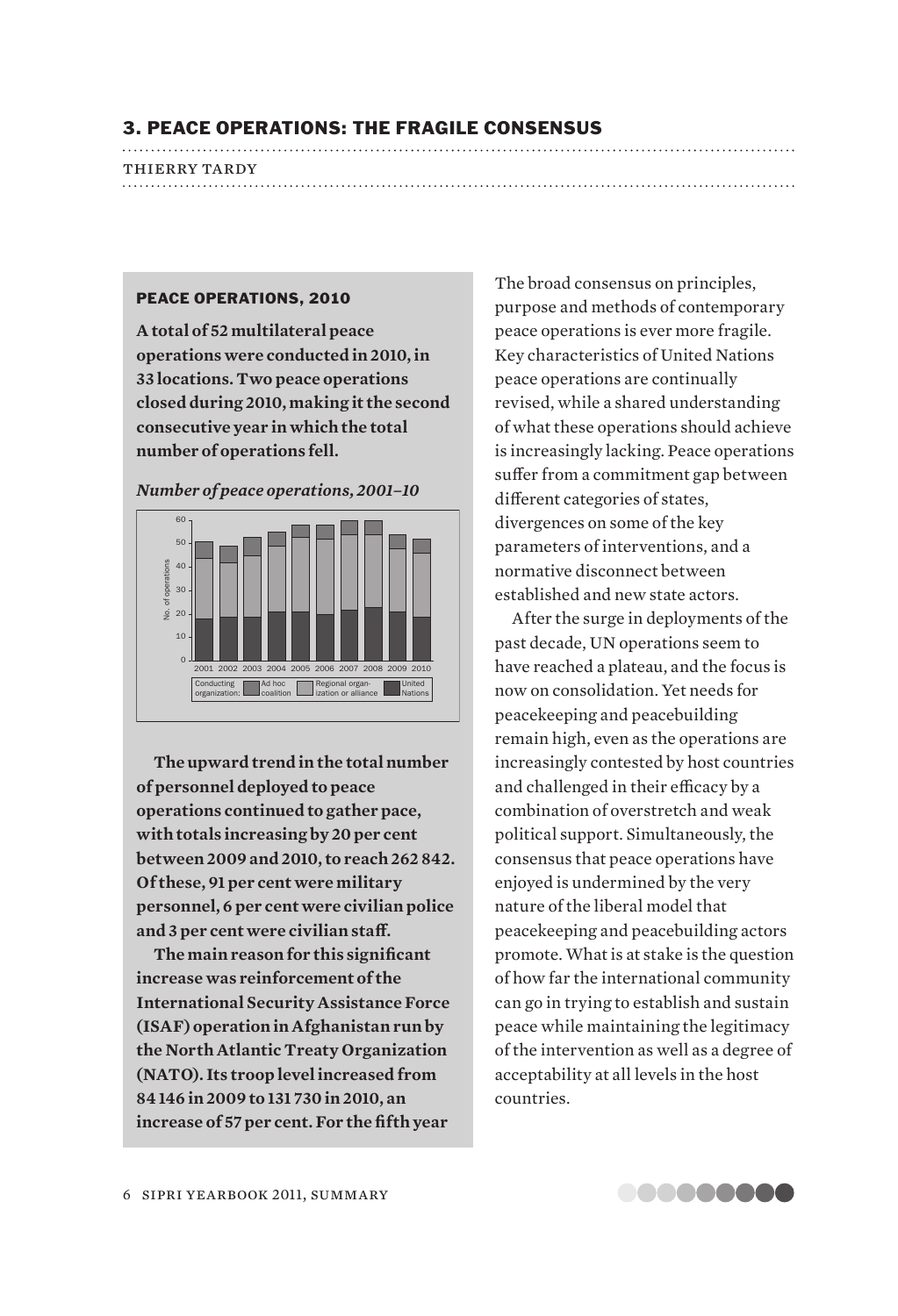In this context, the consensus on peace operations is potentially challenged by the increasing engagement of emerging regional powers—in particular Brazil, China, India and South Africa. Their contributions represent a quantitative as well as a qualitative shift for peace operations but can also pose a threat to the Northern-dominated agenda. Emerging powers have a principled approach to peace operations, with conceptions of sovereignty, noninterference and local ownership that may impact the actual peace operation mandates.

However, if existing norms and practices have indeed been challenged by emerging powers, the clash of normative agendas with Northern countries has not yet materialized. Emerging powers have so far revealed a high degree of pragmatism, which has shaped their policies in line with current practices rather than along fundamentally different paths. The question arises whether peacekeeping, as a relatively low-profile activity, is for these countries worth the clash that normative divergences could imply leading, in turn, to the question of what role emerging powers will play in building a new consensus on peace operations.

**running, ISAF was the largest multilateral peace operation. Indeed, the number of troops deployed with ISAF exceeded the total number of personnel deployed to all other operations combined.**

#### *Personnel deployed to peace operations, 2001–10*



**The United Nations continued to be the main conductor of peace operations in 2010. The African Union (AU) was the only organization besides NATO to significantly increase its personnel deployments.**

#### *Peace operations, by organization, 2010*

| Conducting<br>organization | No. of<br>operations deployed | Total personnel |
|----------------------------|-------------------------------|-----------------|
| <b>United Nations</b>      | 20                            | 103404          |
| <b>African Union</b>       | 1                             | 7999            |
| <b>CEEAC</b>               | 1                             | 880             |
| <b>CIS</b>                 | $\mathbf{1}$                  | 1452            |
| <b>EU</b>                  | 12                            | 4606            |
| <b>NATO</b>                | 3                             | 140354          |
| <b>OAS</b>                 | 1                             | 30              |
| <b>OSCE</b>                | 7                             | 363             |
| Ad hoc coalition           | 6                             | 3754            |
| Total                      | 52                            | 262842          |
|                            |                               |                 |

**These facts and data are taken from appendix 3A, 'Multilateral peace operations, 2010', by Sigrún Andrésdóttir, and are based on the SIPRI Multilateral Peace Operations Database, <http:// www.sipri.org/databases/pko/>.**

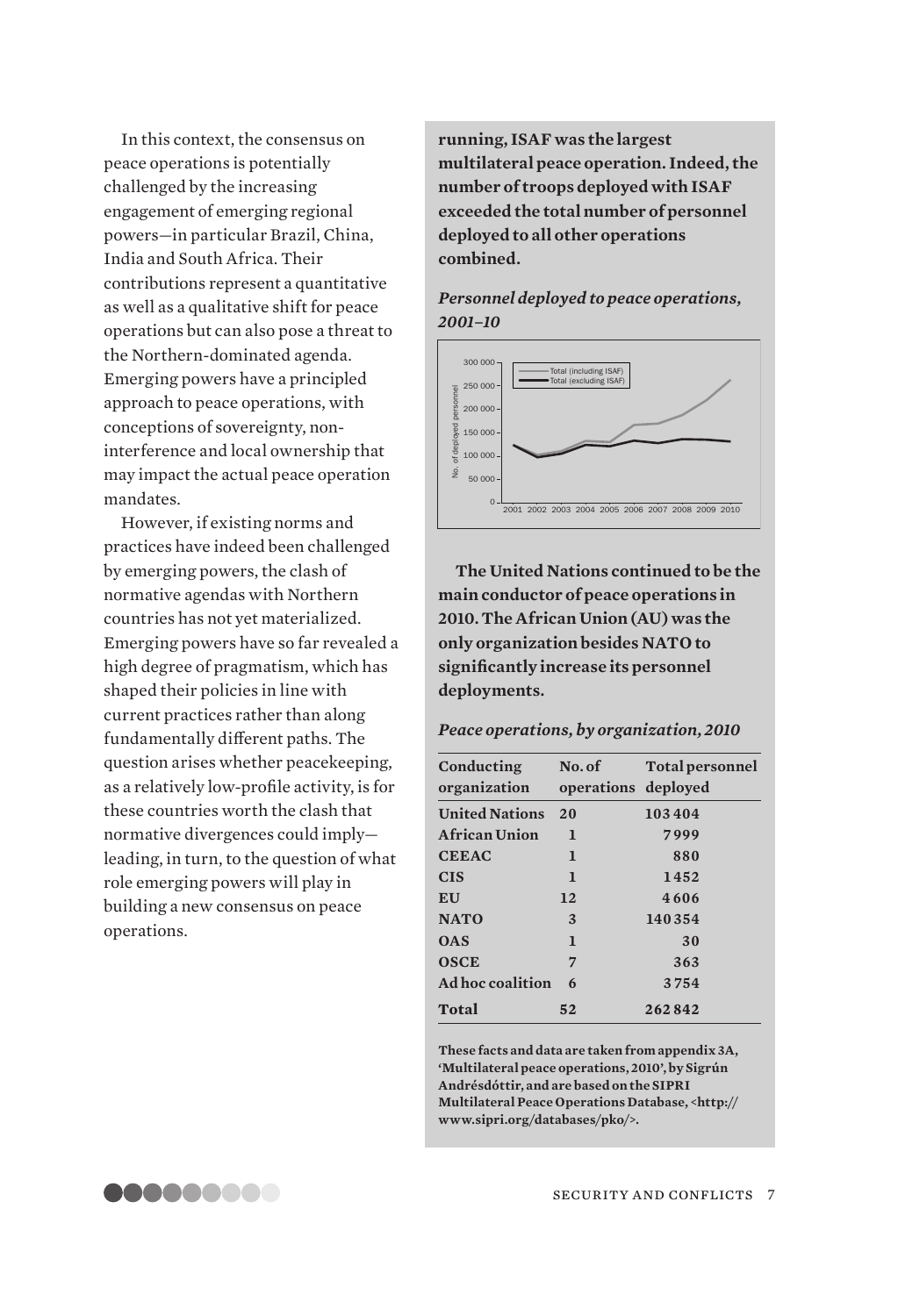#### <span id="page-9-0"></span>4. Military expenditure

sam perlo-freeman, julian cooper, olawale ismail, elisabeth sköns and carina solmirano

#### Military expenditure data, 2010

**Military expenditure in 2010 increased by 1.3 per cent in real terms to reach \$1630 billion. The slower rate of increase compared to previous years is partly due to the delayed effects of the global economic crisis.** 

**Military spending grew most rapidly in South America (5.8 per cent), Africa (5.2 per cent) and Oceania (4.1 per cent). Across Asia and Oceania the increase was only 1.4 per cent, one of the lowest rates in recent years, while military spending fell in Europe, by 2.8 per cent.** 

#### *Military expenditure, by region, 2010*

| Region                                                    | Spending $(\$ b.)$ |
|-----------------------------------------------------------|--------------------|
| Africa                                                    | 30.1               |
| North Africa                                              | 10.6               |
| Sub-Saharan Africa                                        | 19.5               |
| Americas                                                  | 791                |
| Central America                                           | 6.5                |
| and the Caribbean                                         |                    |
| <b>North America</b>                                      | 721                |
| <b>South America</b>                                      | 63.3               |
| Asia and Oceania                                          | 317                |
| <b>Central and South Asia</b>                             | 52.1               |
| East Asia                                                 | 211                |
| Oceania                                                   | 25.7               |
| <b>South East Asia</b>                                    | 28.7               |
| <b>Europe</b>                                             | 382                |
| <b>Eastern</b>                                            | 65.5               |
| <b>Western and Central</b>                                | 316                |
| <b>Middle East</b>                                        | 111                |
| World total                                               | 1630               |
| The spending figures are in current (2010) US<br>dollars. |                    |

While the United States has led the global rise in military spending over the past decade, this trend has been followed by many emerging (or re-emerging) regional powers such as China, Brazil, India, Russia, South Africa and Turkey. These countries all have rapidly growing economies and key economic and political roles in their respective regions and, in some cases, globally. All six are also developing as military powers, engaging in significant military modernization programmes. Apart from Turkey, all have been increasing military spending, often very rapidly.

The motives for these countries' military modernization and accompanying increases in military spending vary. In all cases, economic growth is a key enabler; in no case has military spending grown faster than gross domestic product (GDP) since 2001. Economic growth can also be a direct driver, as troops' salaries share in general increases in salaries.

In some of these six cases, current conflict is a driver of military spending. For India, the perennial conflict with Pakistan and in Kashmir has been joined by the growing Naxalite rebellion. In Turkey, in contrast, the reduction in the intensity of the conflict with the Kurdistan Workers' Party (PKK) is a factor behind falling military spending.

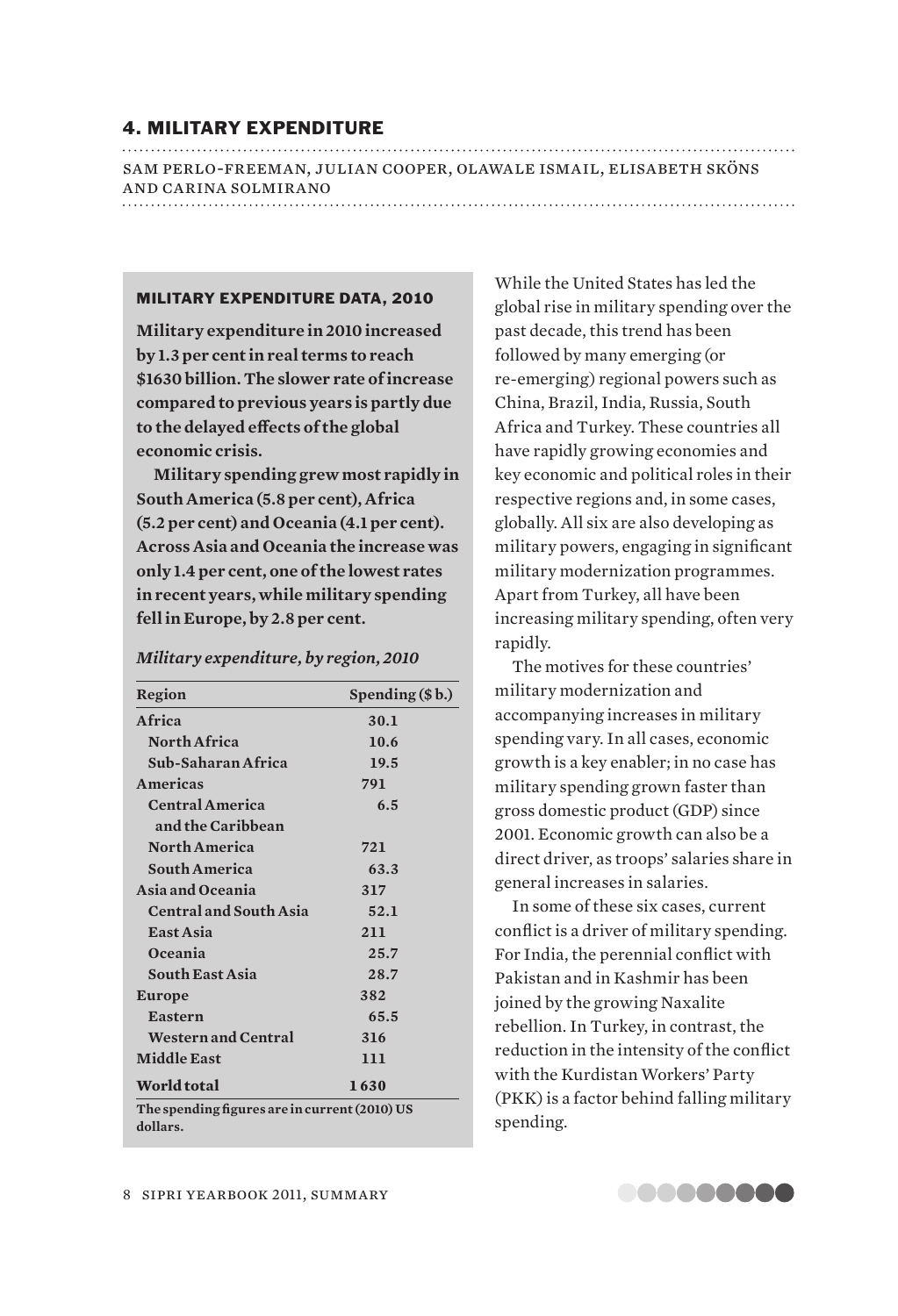Regional disputes and rivalries also create a desire not to lag behind other countries, even where relations are currently peaceful. For China, the overwhelming US military dominance in the region is a concern, especially in relation to potential conflict over Taiwan. In turn, India is concerned by China's growing military might, given the two countries' border disputes and rivalry for influence in the Indian Ocean. Russia meanwhile views an expanding NATO as a potential, if not a current, threat. Even in the absence of regional rivalries, a perception of military power as a source of status may be a motivating factor, as in the cases of Brazil, South Africa and, increasingly, Turkey.

High military spending can be controversial in the face of more pressing social needs. In Brazil, this tension has recently led to changes in budget priorities regarding military spending. In South Africa, the recent major arms procurement package has been severely criticized for diverting funds from poverty and development goals, as well as for corruption. In India, however, civil society criticism of military spending is countered by strong popular concern over Pakistan.

| The top 10 military spenders, 2010 |               |                     |                    |
|------------------------------------|---------------|---------------------|--------------------|
|                                    |               | Spending            | World              |
| Rank                               | Country       | \$b.)               | share (%)          |
| 1                                  | <b>USA</b>    | 698                 | 43                 |
| $\overline{2}$                     | China         | $\lceil 119 \rceil$ | [7.3]              |
| $\overline{\mathbf{3}}$            | <b>UK</b>     | 59.6                | 3.7                |
| $\overline{4}$                     | <b>France</b> | 59.3                | 3.6                |
| 5                                  | Russia        | $\left[58.7\right]$ | $\left[3.6\right]$ |
| 6                                  | Japan         | 54.5                | 3.3                |
| $\overline{7}$                     | Saudi Arabia  | 45.2                | 2.8                |
| 8                                  | Germany       | $[45.2]$            | $\left[2.8\right]$ |
| 9                                  | India         | 41.3                | 2.5                |
| 10                                 | Italy         | $[37.0]$            | $\left[2.3\right]$ |
| <b>World total</b>                 |               | 1630                |                    |
|                                    |               |                     |                    |

**[ ] = SIPRI estimate. The spending figures are in current (2010) US dollars.**

**The 10 largest military spenders in 2010 accounted for 75 per cent of world military spending. The USA alone accounted for 43 per cent, far more than China in second place.** 

**The share of their GDPs that the major spenders devoted to military spending (the military burden) varied considerably, from just 1.0 per cent in the case of Japan to 10.4 per cent for Saudi Arabia. However, only 3 of the top 10 spenders—Russia, Saudi Arabia and the USA—have military burdens above the global average of 2.6 per cent.**

**These facts and data are taken from appendix 4A, 'Military expenditure data, 2001–10', by Sam Perlo-Freeman, Olawale Ismail, Noel Kelly, Elisabeth Sköns and Carina Solmirano, and are based on the SIPRI Military Expenditure Database, <http:// www.sipri.org/databases/milex>.**

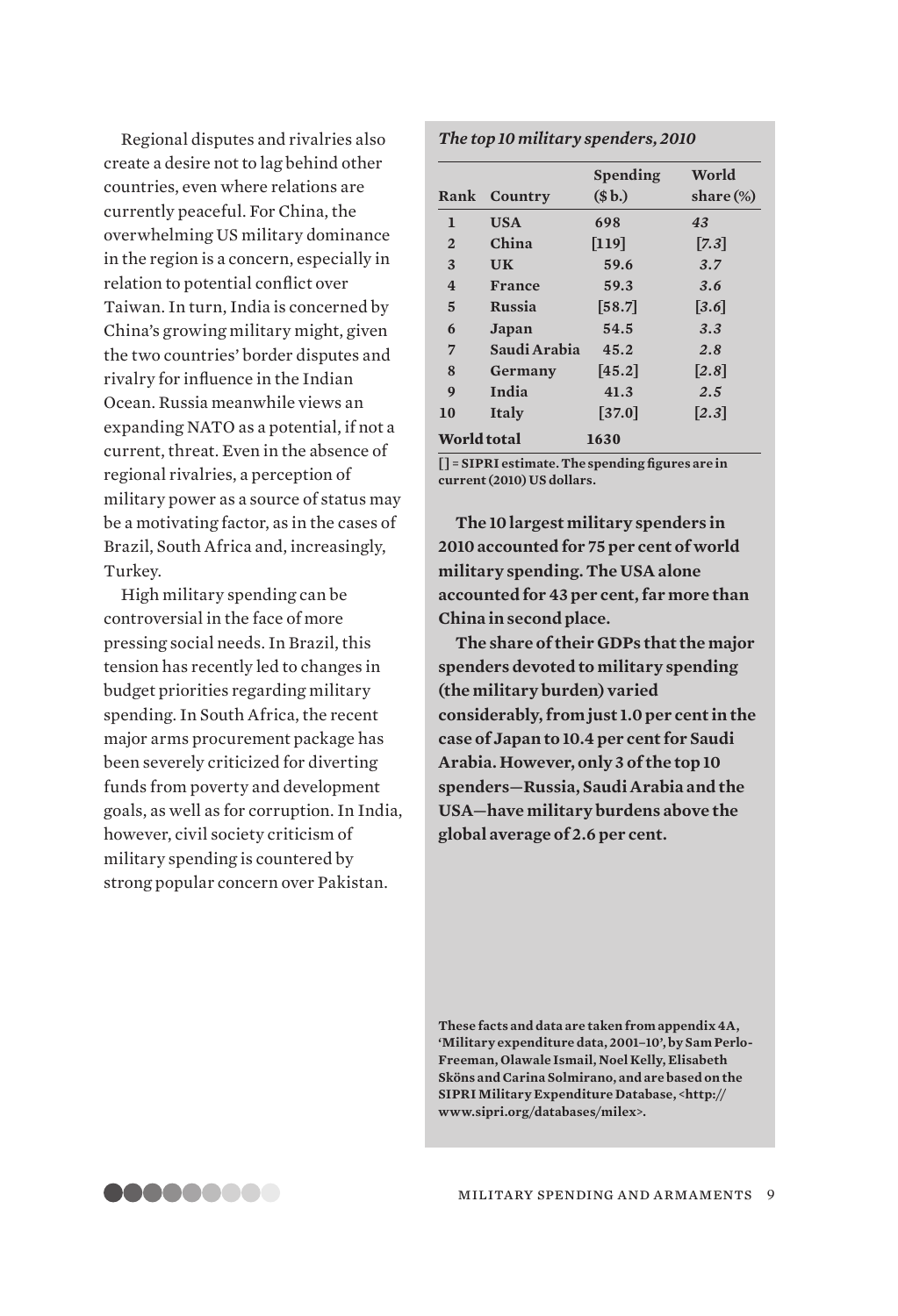#### <span id="page-11-0"></span>5. ARMS PRODUCTION

| SUSAN T. JACKSON |  |
|------------------|--|
|                  |  |

#### The SIPRI Top 100 for 2009

**The SIPRI Top 100 list ranks the largest arms-producing companies in the world (outside China) according to their arms sales.** 

#### *The 10 largest arms-producing companies, 2009*

|                | Company<br>(country)       | <b>Arms sales Profit</b><br>\$m.) | \$m.)   |
|----------------|----------------------------|-----------------------------------|---------|
|                | 1 Lockheed Martin          | 33430                             | 3024    |
| $\overline{2}$ | <b>BAE Systems (UK)</b>    | 33250                             | $-70$   |
| 3              | <b>Boeing</b>              | 32300                             | 1312    |
| $4^{\circ}$    | Northrop Grumman           | 27000                             | 1686    |
|                | 5 General Dynamics         | 25590                             | 2394    |
| 6              | Raytheon                   | 23080                             | 1976    |
| $7^{\circ}$    | <b>EADS</b> (trans-Europe) | 15930                             | $-1060$ |
| 8              | Finmeccanica (Italy)       | 13280                             | 997     |
| 9              | <b>L-3 Communications</b>  | 13010                             | 901     |
| 10             | <b>United Technologies</b> | 11 110                            | 4 1 7 9 |

**Companies are US-based, unless indicated otherwise. The profit figures are from all company activities, including non-military sales.**

**In general, the arms sales of companies in the Top 100 remained high in 2009. The total arms sales of the SIPRI Top 100 increased by \$14.8 billion to reach \$400.7 billion in 2009.** 

**In 2009 for the first time a Kuwaiti company—the military services company Agility—entered the Top 100, at rank 34. The arms sales of some of the largest Russian arms producers fell, even as the Russian Government continued to invest in the industry.**

Despite the financial crisis of 2008 and the ensuing global economic recession, arms producers and military services companies continued their upward trend in arms sales. At the same time, large-scale acquisitions returned to the arms industry in 2010, while acquisition activity in general increased, including acquisitions by non-OECD countries in OECD arms markets. The military spending cuts proposed in 2010 in Western Europe and the USA are likely to have an impact on arms producers in the future, but to what extent remains to be seen.

Companies outside of North America and Western Europe—those regions that dominate the SIPRI Top 100 and the global arms industry overall—also displayed resilience in light of the economic recession.

As smaller OECD countries outside the Euro-Atlantic region with arms producers in the SIPRI Top 100 for 2009, the cases of Israel, South Korea and Turkey illuminate small state experiences in pushing for globally competitive arms industries. In each case, the underlying technological and industrial infrastructures have determined when and to what extent technological developments are integrated into domestic arms production and whether the integration leads to indigenous technological sophistication.

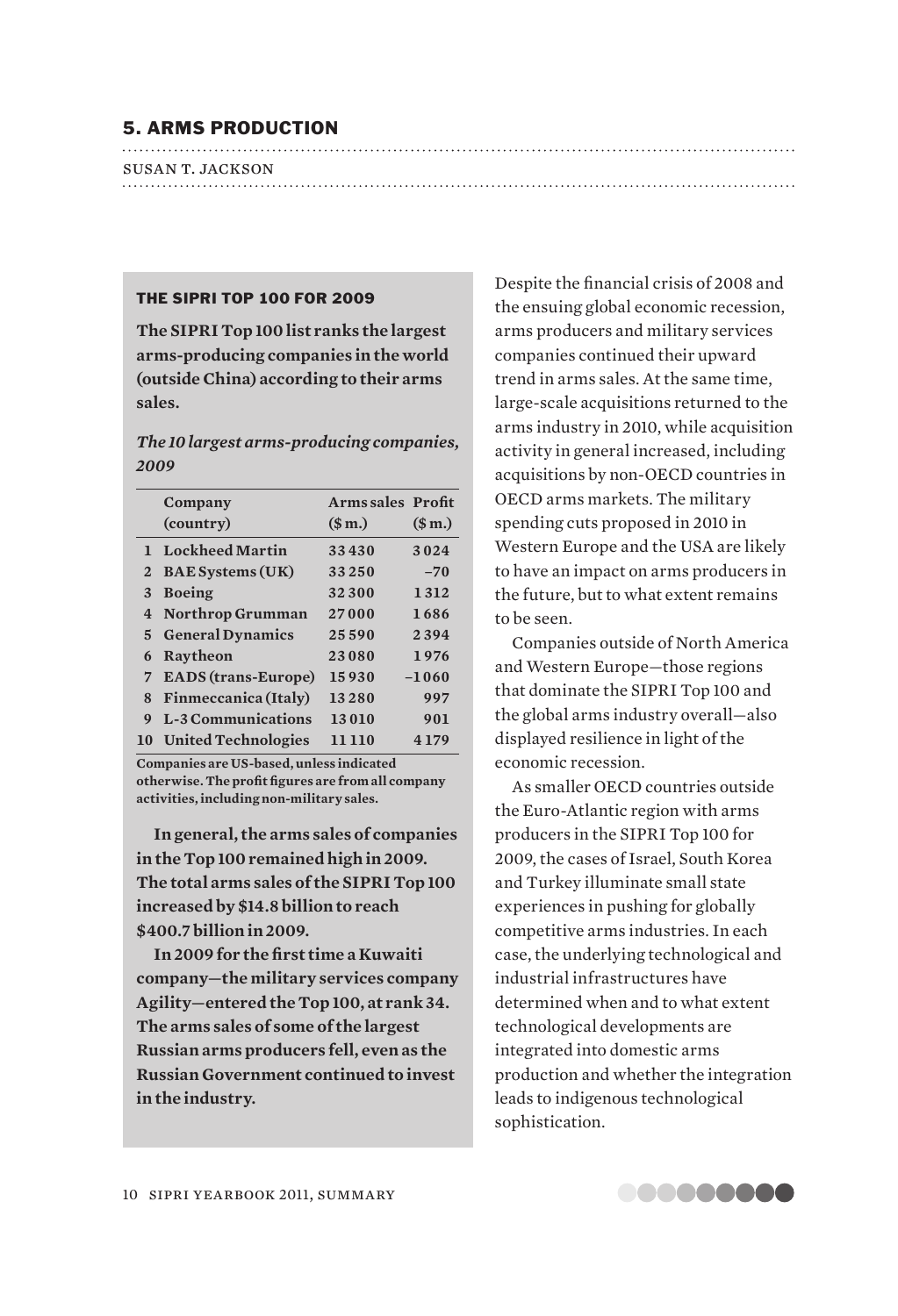Access to arms technology via transfers is also a key factor in the development of domestic arms industries. A requirement for offset investment in return for large arms procurement contracts can lead to technology transfers, although limitations are imposed by the USA on re-exports of US technology. In contrast, domestically funded military research and development allows national control over the resulting technology.

*National or regional shares of arms sales for the SIPRI Top 100 for 2009*

| Region/<br>country    | No. of<br>companies | <b>Arms sales</b><br>\$b.) |
|-----------------------|---------------------|----------------------------|
| <b>USA</b>            | 45                  | 247.2                      |
| <b>Western Europe</b> | 33                  | 120.3                      |
| Russia                | 6                   | 9.2                        |
| Japan                 | $\overline{4}$      | 6.5                        |
| <b>Israel</b>         | 3                   | 6.3                        |
| India                 | 3                   | 4.5                        |
| South Korea           | $\overline{2}$      | 1.9                        |
| Kuwait                | $\mathbf{1}$        | 2.5                        |
| Singapore             | 1                   | 1.5                        |
| Canada                | 1                   | 0.7                        |
| Turkey                | $\mathbf{1}$        | 0.6                        |
| Total                 | 100                 | 400.7                      |

**Figures refer to the arms sales of Top 100 companies headquartered in each country or region, including those of their foreign subsidiaries, not the sales of arms actually produced in that country or region.** 

#### **ARMS INDUSTRY ACQUISITIONS, 2010**

**While there were no acquisitions of arms-producing companies worth over \$1 billion in 2009, there were three in 2010.** 

*The largest acquisitions in the OECD arms industry, 2010*

|                      |                        | Deal  |
|----------------------|------------------------|-------|
| <b>Buver</b>         | Acquired               | value |
| company              | company                | \$m.) |
| <b>Babcock</b>       | <b>VT</b> Group        | 2000  |
| Cerberus Capital     | <b>DynCorp</b>         | 1500  |
| Management           |                        |       |
| <b>Triumph Group</b> | <b>Vought Aircraft</b> | 1440  |

**These facts and data are taken from appendix 5A, 'The SIPRI Top 100 arms-producing companies, 2009', by Susan T. Jackson, and appendix 5B, 'Major arms industry acquisitions, 2010', by Vincent Boulanin.**

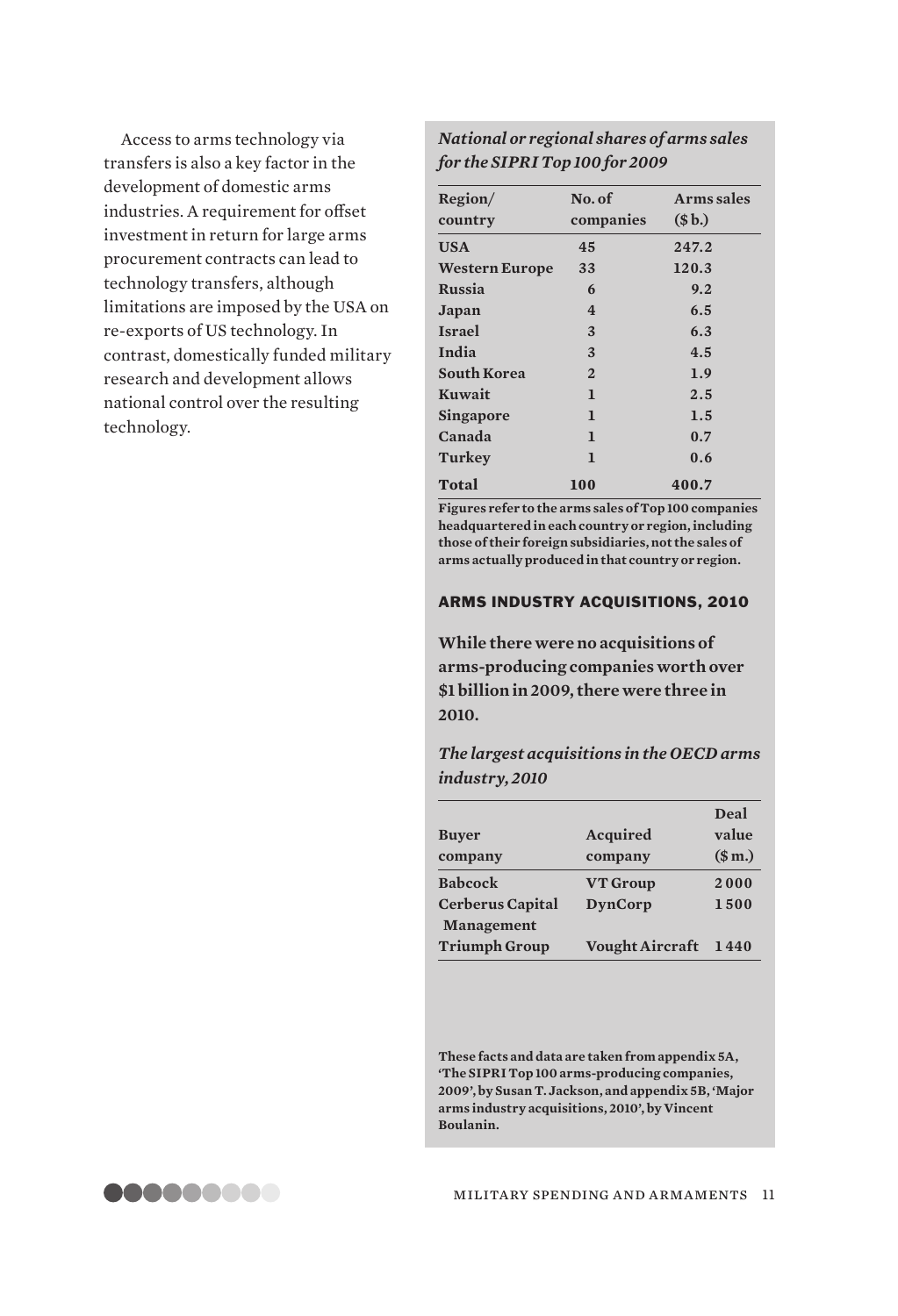#### <span id="page-13-0"></span>**6. INTERNATIONAL ARMS TRANSFERS**

paul holtom, mark bromley, pieter d. wezeman and siemon t. wezeman 

#### THE SUPPLIERS AND RECIPIENTS OF **MAJOR CONVENTIONAL WEAPONS**

*The trend in transfers of major conventional weapons, 2001–10*



**Bar graph: annual totals; line graph: five-year moving average (plotted at the last year of each fiveyear period).** 

*The five largest suppliers of major conventional weapons, 2006–10*

| Supplier   | Share of<br>$exports$ $(\%)$ | <b>Main recipients</b><br>global arms (share of supplier's<br>transfers) |
|------------|------------------------------|--------------------------------------------------------------------------|
| <b>USA</b> | 30                           | South Korea (14%)                                                        |
|            |                              |                                                                          |
|            |                              | Australia (9%)                                                           |
|            |                              | UAE(8%)                                                                  |
| Russia     | 23                           | <b>India</b> (33%)                                                       |
|            |                              | China(23%)                                                               |
|            |                              | Algeria (13%)                                                            |
| Germany    | 11                           | Greece (15%)                                                             |
|            |                              | South Africa (11%)                                                       |
|            |                              | <b>Turkey (10%)</b>                                                      |
| France     | 7                            | Singapore (23%)                                                          |
|            |                              | <b>UAE</b> (16%)                                                         |
|            |                              | Greece $(12%)$                                                           |
| UK         | $\overline{4}$               | USA(23%)                                                                 |
|            |                              | Saudi Arabia (19%)                                                       |
|            |                              | <b>India</b> (10%)                                                       |

The volume of international transfers of major conventional weapons in 2006–10 was 24 per cent higher than in 2001– 2005, continuing the upward trend.

The United States and Russia were the largest exporters of major conventional weapons in 2006–10, accounting for 53 per cent of the volume of exports. Countries in Asia were their largest recipients. Economic and foreign policy considerations continued to play a central role in their respective decisions on arms exports. The US Administration has made proposals to reform its export controls to prevent arms and technology from reaching adversaries and to better facilitate transfers to allies. Russia's decision in 2010 to cancel the delivery of S-300 air defence systems to Iran is significant for its reputation as a 'reliable' supplier.

The major recipient region in 2006–10 was Asia and Oceania (accounting for 43 per cent of imports of major conventional weapons), followed by Europe (21 per cent) and the Middle East (17 per cent). India was the largest recipient of major conventional weapons in 2006–10, pushing China into second place. South Korea (6 per cent), Pakistan (5 per cent) and Greece (4 per cent) were the other largest recipients.

Although India and Pakistan have both imported large quantities of weapons to counter external security

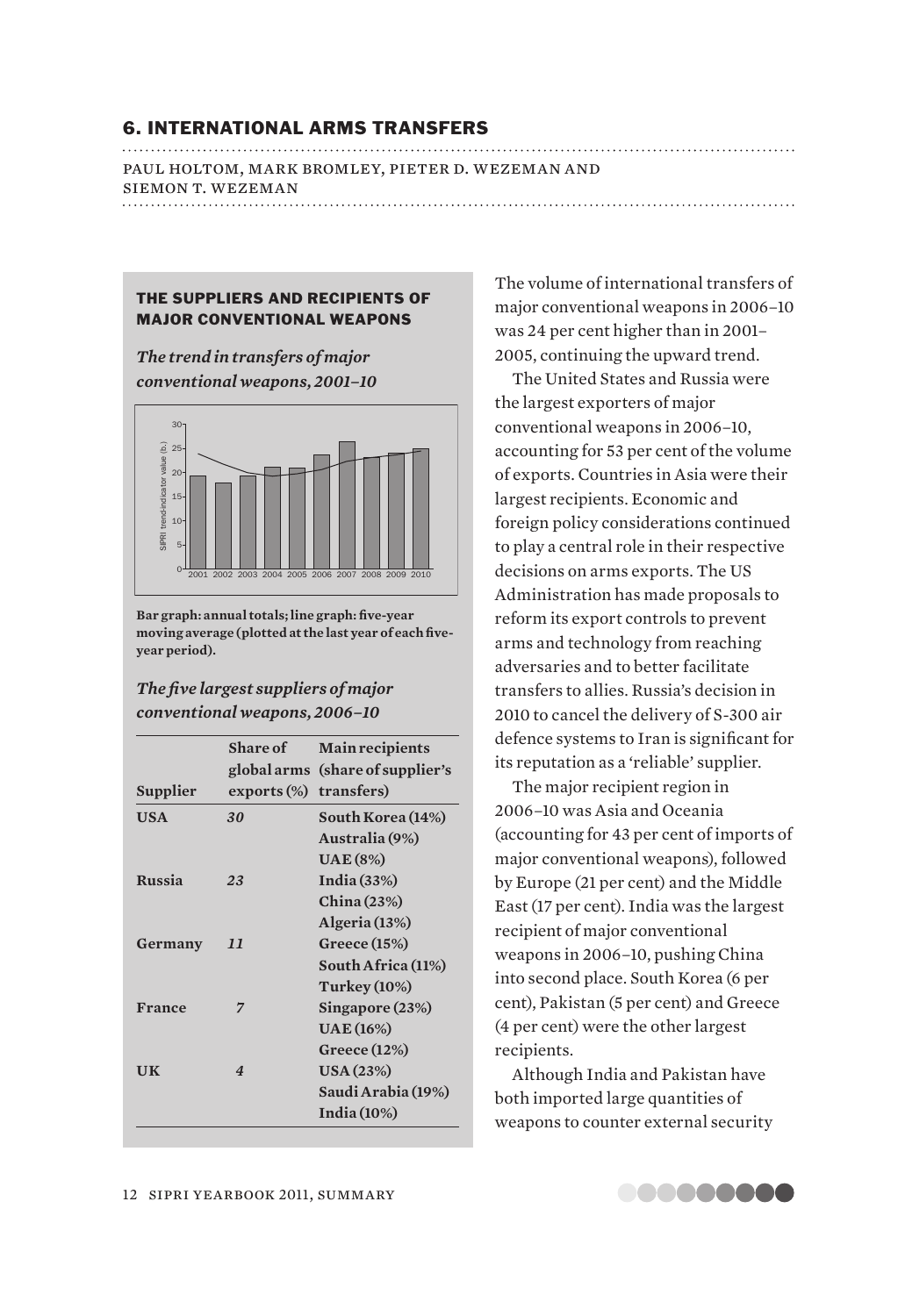threats, internal security challenges are currently the most pressing issue for Pakistan and also a source of much concern in India. India is the target of intense supplier competition for billiondollar deals, in particular for combat aircraft and submarines. Pakistan relies on US military aid and Chinese soft loans for most of its acquisitions. Both countries are likely to remain major recipients in the coming years.

Member states of the European Union are obliged to apply criteria relating to conflict prevention when making decisions on export licence applications. A framework has been elaborated for EU members to harmonize interpretation of these criteria, along with those applying to human rights and economic development. However, during 2006–10 divisions among EU member states on the interpretation of criteria relating to conflict prevention have been particularly evident with regard to Israel, Georgia and Russia. Differences between EU members relate in large part to the long-standing arms trade and security ties with certain states, as well as national security and economic interests more generally.

#### *Reports to UNROCA, 2000–2009*



#### TRANSPARENCY IN ARMS TRANSFERS

**Official and publicly accessible data on arms transfers is important for assessing states' arms export and procurement policies. However, publishing data on arms sales and acquisitions is a sensitive issue for nearly all states.** 

**The United Nations Register of Conventional Arms (UNROCA) is the key international mechanism of official transparency on arms transfers. The recent downward trend in states' participation in UNROCA continued during 2010. Only 72 states submitted reports on their arms transfers during 2009, including 43 submissions of information on transfers of small arms and light weapons (SALW).** 

**Since the early 1990s an increasing number of governments have published national reports on arms exports. As of January 2011, 34 states had published at least one national report on arms exports since 1990, and 30 have done so since 2008.**

**These facts and data are taken from chapter 6, appendix 6A, 'The suppliers and recipients of major conventional weapons', by the SIPRI Arms Transfers Programme, and appendix 6C, 'Transparency in arms transfers', by Mark Bromley and Paul Holtom, and are based in part on the SIPRI Arms Transfers Database, <http://www.sipri.org/ databases/armstransfers/>.**

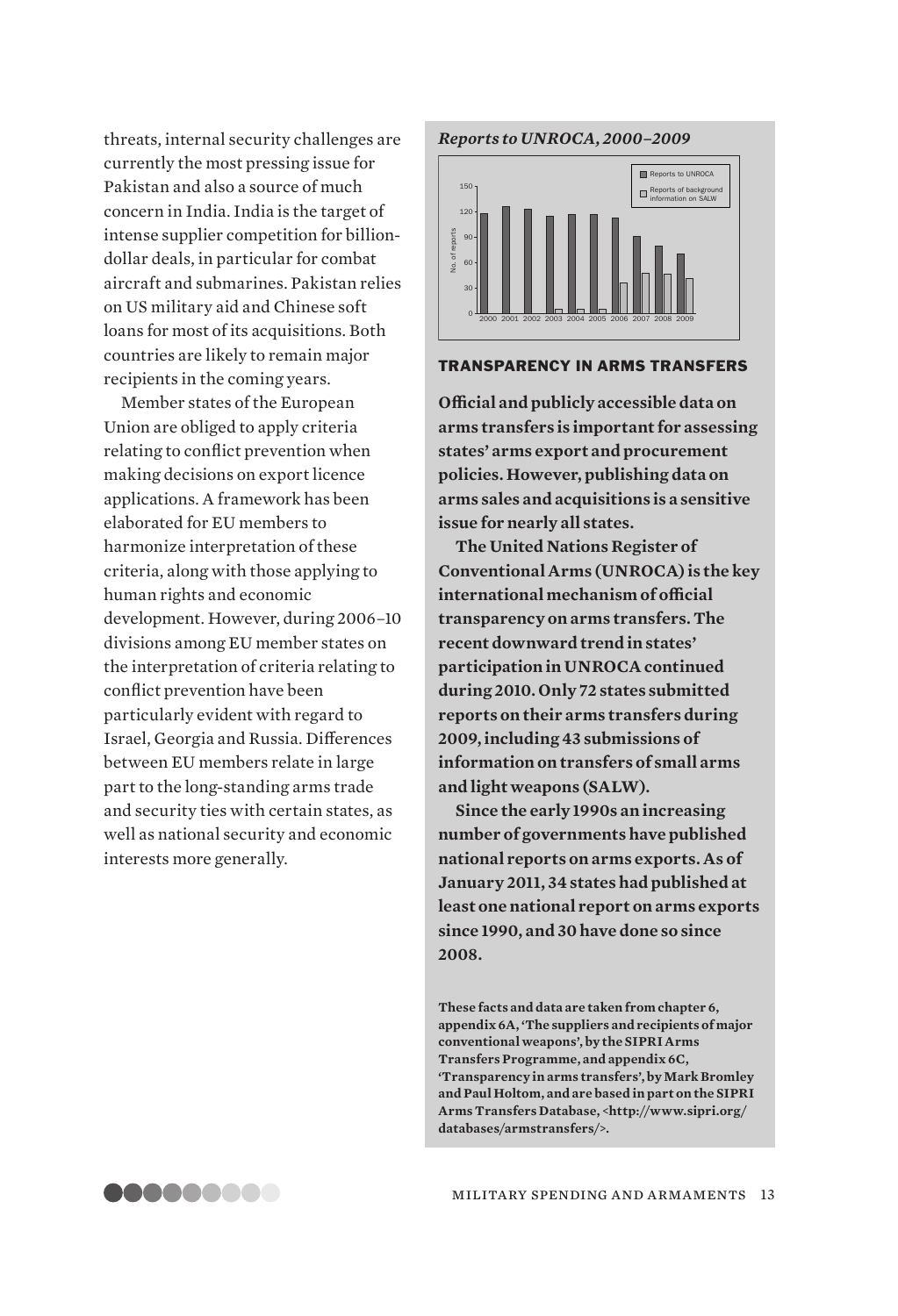#### <span id="page-15-0"></span>**7. WORLD NUCLEAR FORCES**

WORLD NUCLEAR FORCES, 2011

shannon n. kile, vitaly fedchenko, bharath gopalaswamy and hans m. kristensen

| Country       | Deployed<br>warheads | <b>Other</b><br>warheads | Total      |  |
|---------------|----------------------|--------------------------|------------|--|
| <b>USA</b>    | 2150                 | 6350                     | 8500       |  |
| Russia        | 2427                 | 8570                     | 11000      |  |
| UK            | 160                  | 65                       | 225        |  |
| France        | 290                  | 10                       | 300        |  |
| China         | $\ddot{\phantom{0}}$ | 200                      | 240        |  |
| India         | . .                  | $80 - 100$               | $80 - 100$ |  |
| Pakistan      | . .                  | $90 - 110$               | $90 - 110$ |  |
| <b>Israel</b> | $\cdot$              | 80                       | 80         |  |
| Total         | 5027                 | 15500                    | 20530      |  |

**All estimates are approximate and are as of January 2011.**

#### **GLOBAL STOCKS AND PRODUCTION OF FISSILE MATERIALS, 2010**

**As of 2010, global stocks of highly enriched uranium (HEU) totalled approximately 1270 tonnes (not including 208 tonnes to be blended down). Global military stocks of separated plutonium totalled approximately 237 tonnes and civilian stocks totalled 248 tonnes.**

**China, France, Russia, the UK and the USA have produced both HEU and plutonium. India, Israel and North Korea have produced mainly plutonium, and Pakistan mainly HEU for weapons. All states with a civilian nuclear industry have some capability to produce fissile materials.**

**These facts and data are taken from chapter 7 and appendix 7A, 'Global stocks and production of fissile materials, 2010', by Alexander Glaser and Zia Mian, International Panel on Fissile Materials.**

In January 2011 eight states—the United States, Russia, the United Kingdom, France, China, India, Pakistan and Israel—possessed more than 20 500 nuclear weapons, including operational weapons, spares, those in both active and inactive storage and intact weapons scheduled for dismantlement. Of this total figure, more than 5000 nuclear weapons are deployed and ready for use, including nearly 2000 that are kept in a state of high operational alert.

The five legally recognized nuclear weapon states, as defined by the 1968 Non-Proliferation Treaty (NPT)— China, France, Russia, the UK and the USA—are either deploying new nuclear weapon systems or have announced their intention to do so; none appears to be prepared to give up its nuclear arsenals in the foreseeable future.

India and Pakistan, which along with Israel are de facto nuclear weapon states outside the NPT, continue to develop new ballistic and cruise missile systems capable of delivering nuclear weapons. They are also expanding their capacities to produce fissile material for military purposes. Israel appears to be waiting to assess how the situation with Iran's nuclear programme develops.

North Korea is believed to have produced enough plutonium to build a small number of nuclear warheads, but there is no public information to verify that it has operational nuclear weapons.

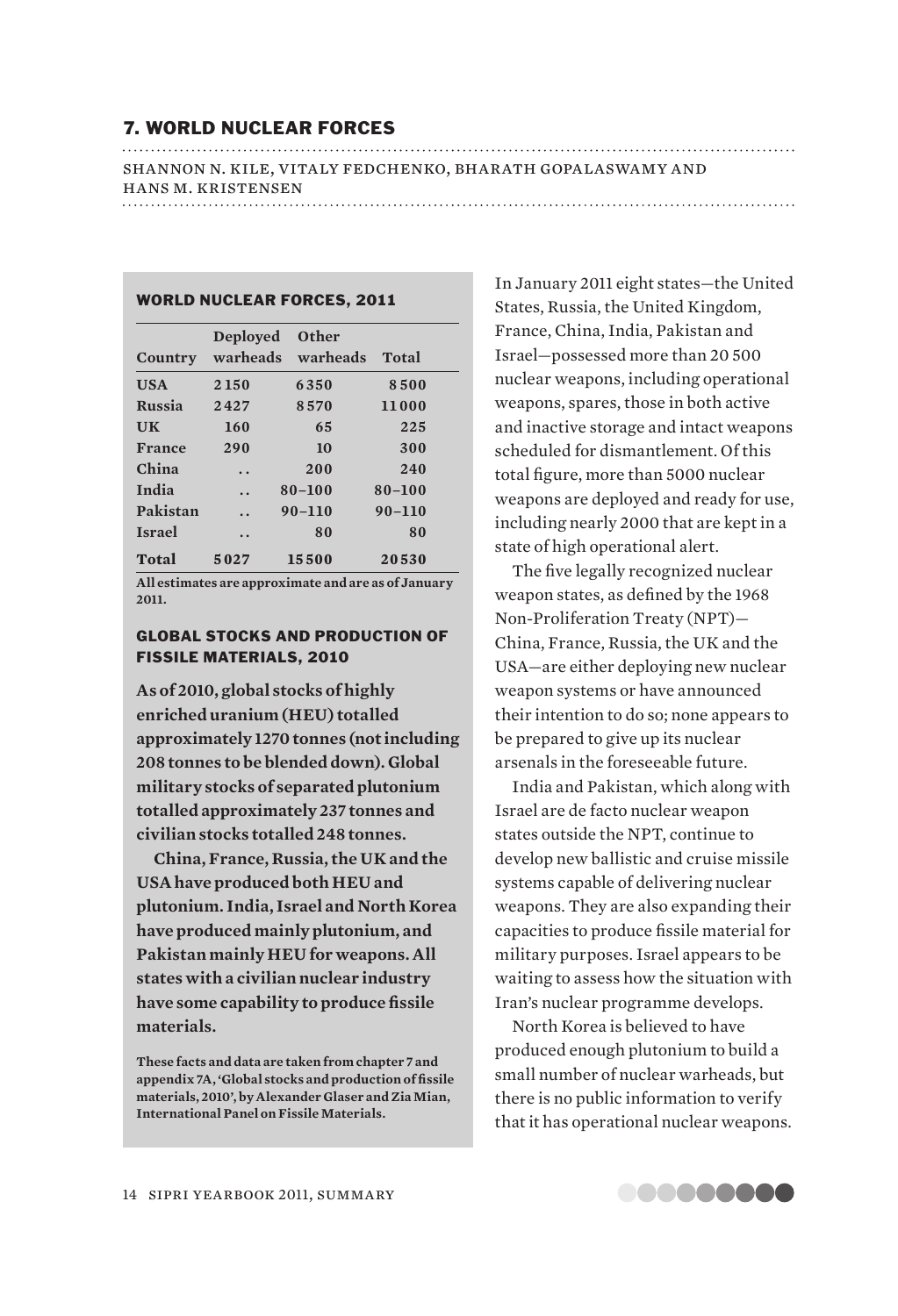#### <span id="page-16-0"></span>8. Nuclear arms control and non-proliferation

| SHANNON N. KILE |  |
|-----------------|--|
|-----------------|--|

The year 2010 saw advances in bilateral and multilateral initiatives to promote nuclear disarmament and nonproliferation. On 8 April 2010 Russia and the United States signed the Treaty on Measures for the Further Reduction and Limitation of Strategic Offensive Arms (New START), mandating further reductions in their deployed strategic nuclear forces. The treaty preserves the main elements of the expired 1991 START's comprehensive verification regime, the principal means by which Russia and the USA monitored each other's strategic nuclear forces. In the wake of New START's entry into force on 5 February 2011, there appeared to be few near-term prospects for negotiating deeper reductions of Russian–US nuclear forces.

In May the eighth five-yearly Non-Proliferation Treaty (NPT) Review Conference was widely hailed as a success when the participating states parties adopted by consensus a final document. The document contained recommendations for advancing the treaty's principles and objectives, including steps towards establishing a weapon of mass destruction-free zone in the Middle East. However, the discussions during the conference revealed continuing deep divisions among the states parties—especially between the nuclear weapon 'haves' and 'have-nots'—over the basic aims

and goals of the NPT. These divisions cast doubt on the prospects for making progress in implementing even the modest steps endorsed in the final document.

Also during 2010 the USA hosted a Nuclear Security Summit meeting that brought together heads of state and government to consider how to reduce the risk of nuclear terrorism and to increase the security of nuclear materials and facilities. While the meeting did not lead to new joint initiatives, a number of participating states announced steps to adopt or implement a number of existing conventions, agreements and measures for enhancing nuclear security and combating illicit trafficking in nuclear materials.

In 2010 little progress was made towards resolving the long-running controversies over the nuclear programmes of Iran and North Korea, which have been the focus of international concerns. These concerns were heightened when North Korea revealed that it had constructed a previously undeclared uranium enrichment plant. In Iran, the IAEA remained unable to resolve questions about nuclear activities with possible military dimensions, while Iran experienced technical problems with its uranium enrichment programme.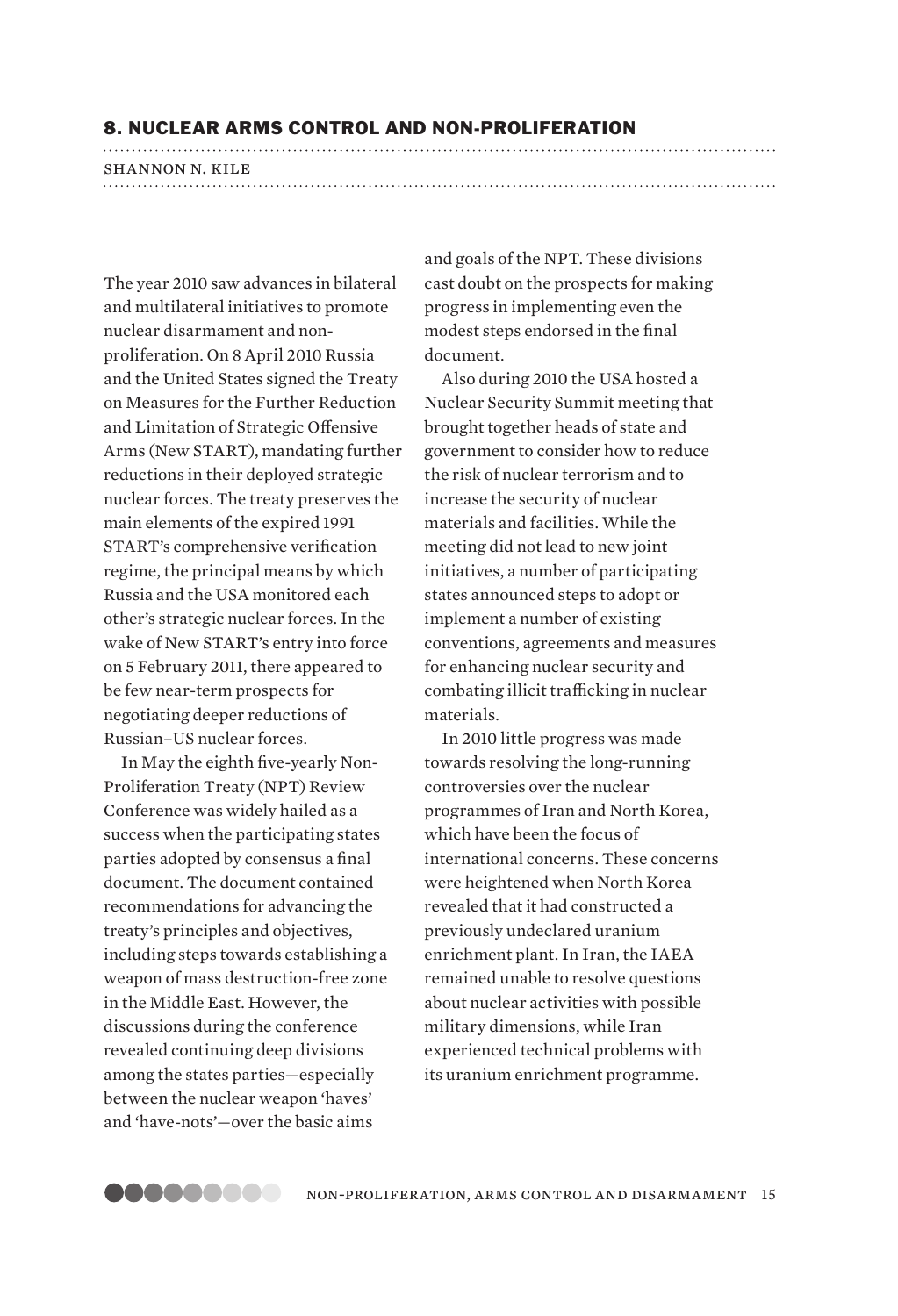#### <span id="page-17-0"></span>9. REDUCING SECURITY THREATS FROM CHEMICAL AND BIOLOGICAL **MATERIALS**

## john hart and peter clevestig

At the international, national and regional levels in 2010 states continued to develop strategies to prevent and remediate the effects of the possible misuse of toxic chemical and biological materials for hostile purposes.

The parties to the 1972 Biological and Toxin Weapons Convention (BTWC) held the final meetings of the 2007–10 inter-sessional process and prepared for the Seventh Conference of the States Parties, which will be held in December 2011. Scientific and technological developments, such as the increasing overlap between the chemical and biological sciences, are a major challenge to the BTWC and one that will be highly relevant in coming years.

The new Director-General of the Organisation for the Prohibition of Chemical Weapons (OPCW) established an advisory panel to review the implementation of the 1993 Chemical Weapons Convention (CWC), with a focus on how the convention's activities should be structured after the destruction of chemical weapon stockpiles ends, sometime after 2012. Iran and Russia questioned whether the United Kingdom and the United States had fully complied with CWC provisions for the declaration and OPCW-verified destruction of chemical munitions recovered in Iraq in 2003.

The parties to the CWC must achieve a clearer understanding of the role of

the convention in support of international peace and security once chemical weapon stockpiles are essentially destroyed. Failure to do so risks undermining the perceived daily operational-level value of the regime. Determining what constitutes noncompliance with a convention obligation is a recurring theme that states must continue to actively and constructively address.

During the BTWC Meeting of Experts, the UN Office for Disarmament Affairs described developments in the Secretary-General's mechanism for investigating allegations of use of a biological weapon: 41 countries have nominated a total of 237 experts and 42 associated laboratories, as encouraged by a 2006 UN General Assembly resolution.

Reports emerged in May 2010 of severe crop damage caused by an unusual leaf blight affecting poppies in Afghanistan. This led to an estimated 48 per cent decrease in opium yields from 2009. There was speculation that the blight was deliberately induced. Such allegations highlighted the difficulty of distinguishing between fundamental and technical violations of international law and the possible role of a form of politicized legal dispute that aims to cast aspersions on the behaviour of other states.

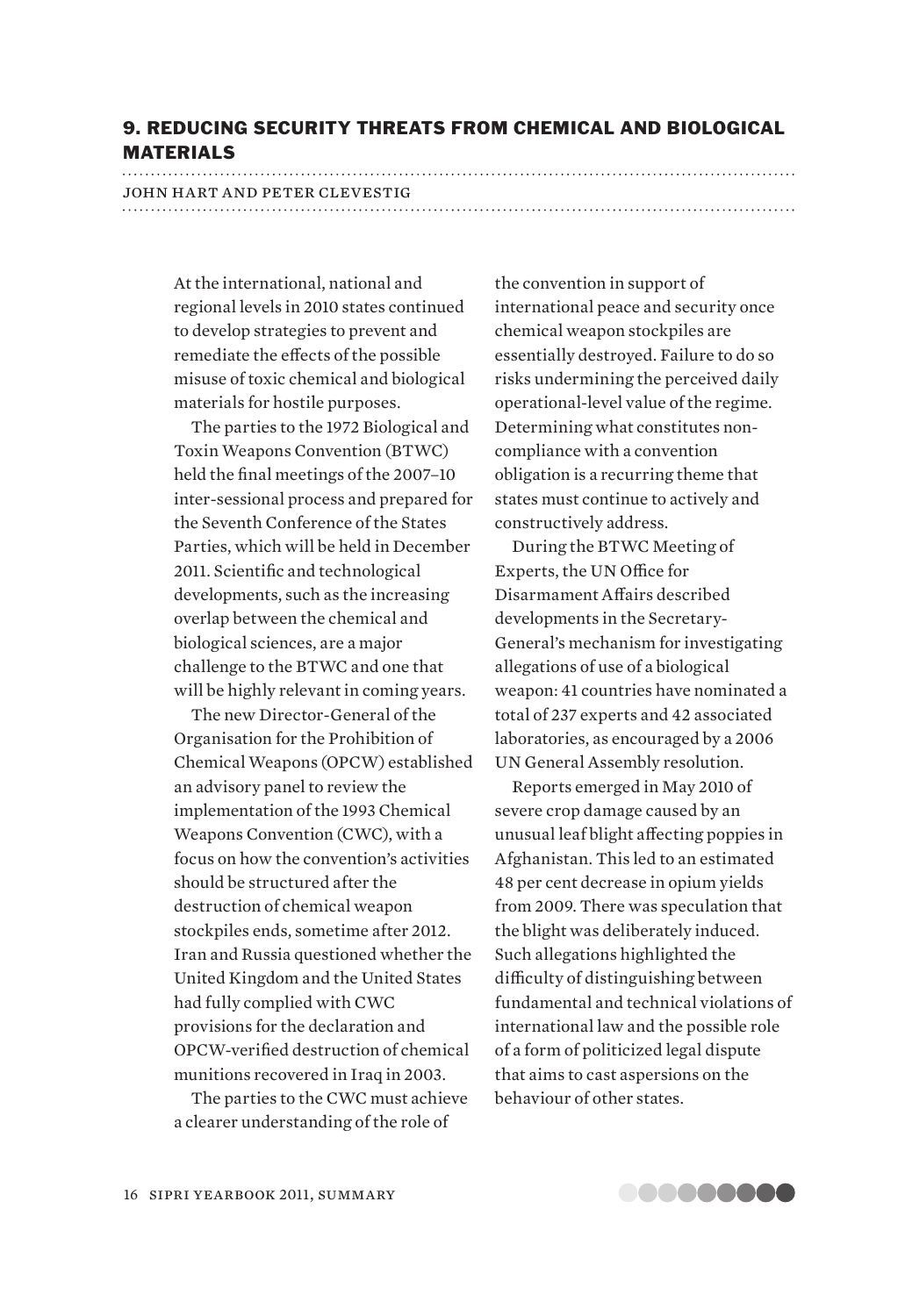#### <span id="page-18-0"></span>10. CONVENTIONAL ARMS CONTROL AND MILITARY CONFIDENCE **BUILDING**

## zdzislaw lachowski

Renewed interest in and dialogue on conventional arms control and confidence- and security-building measures (CSBMs) continued in 2010. The European arms control dialogue progressed on two tracks: the 1990 Treaty on Conventional Armed Forces in Europe (CFE Treaty) regime and that of the Vienna Document on CSBMs, both of which were last adapted in 1999. This 'reset', embodied in revitalized efforts to update both regimes, also included numerous proposals regarding conventional arms control and confidence-building endeavours that will be part of the overall concept for future Organization for Security and Co-operation in Europe (OSCE) work in this area and that will persist well beyond 2010.

Although the CFE Treaty remained in abeyance because of Russia's disagreement with its equity and adequacy, the states parties explored options to resolve the deadlock. NATO's June 2010 proposal to develop a new framework to strengthen conventional arms control and transparency in Europe paved the way for constructive dialogue, with Russia recognizing that its security interests are being taken seriously.

The incremental method of tackling the Vienna CSBM Document appears workable, and CSBMs are regaining their value in military-security

dialogue. The experience of recent years has forced the OSCE participating states to make a major effort to adapt this useful instrument of openness, transparency and reassurance to meet the existing and emerging risks and challenges. The second review conference of the Treaty on Open Skies reaffirmed its pertinence as a confidence-building instrument.

However, arms control in Europe is not autonomous, and much depends on the strategic interests of the main actors on the Euro-Atlantic scene. The anodyne outcome of the OSCE summit meeting in Astana, Kazakhstan, slowed the momentum towards attaining ambitious goals in this field.

Globally, many states now share an interest in an arms trade treaty (ATT), although it is less apparent how to agree on the text of such a treaty. States have not been able to reach consensus on the scope and other parameters of such a treaty, including the kinds of arms to be covered; the standards to apply in making weapon import and export decisions; and the issues of how to share, monitor and verify information. The meeting of the ATT preparatory committee in July 2010 in New York made progress, but numerous outstanding issues remain to be solved in 2011 and 2012.

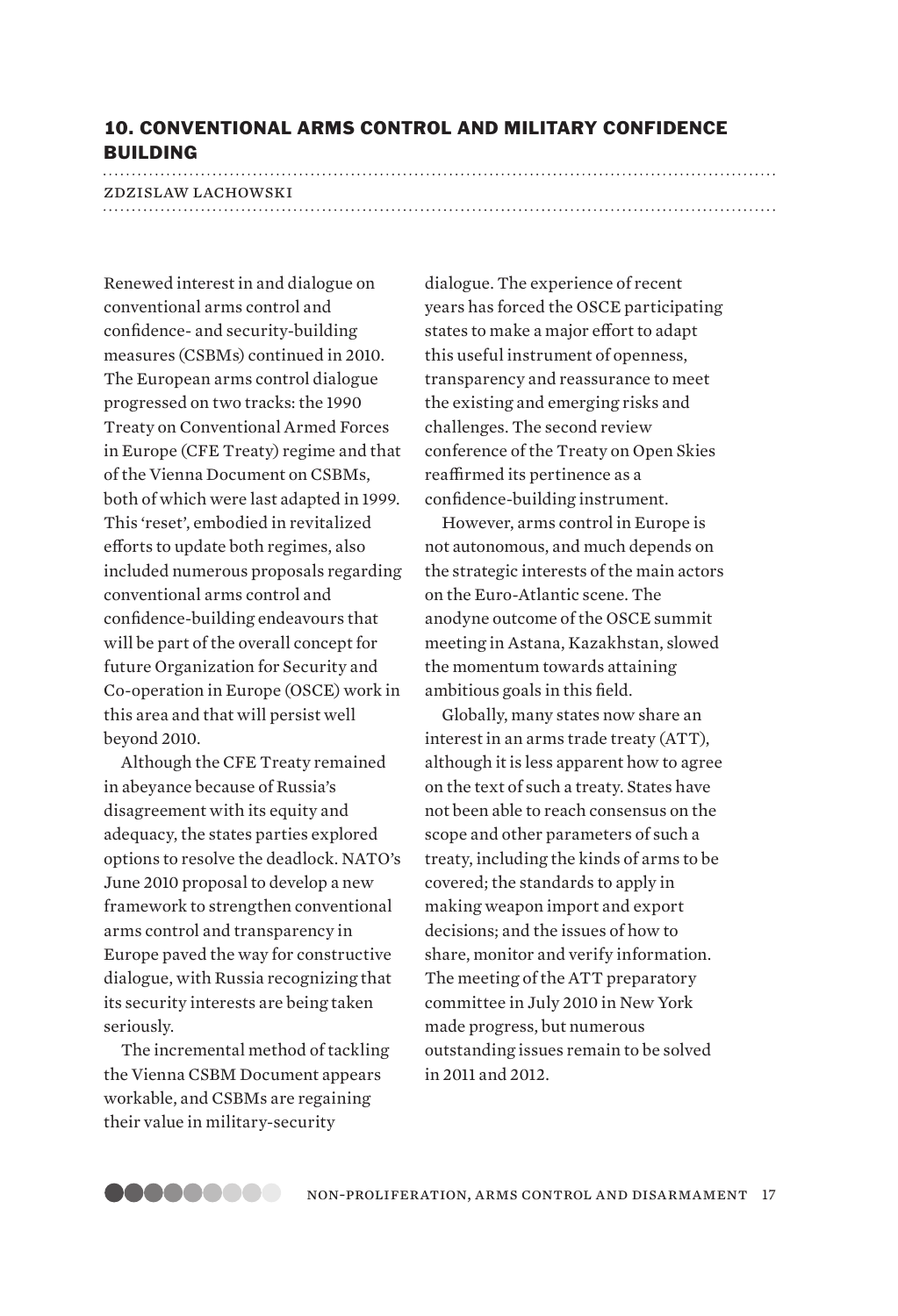#### <span id="page-19-0"></span>11. STRATEGIC TRADE CONTROLS: COUNTERING THE PROLIFERATION OF WEAPONS OF MASS DESTRUCTION

## sibylle bauer, aaron dunne and ivana mićić

#### MULTILATERAL ARMS EMBARGOES, 2010

**There were 29 mandatory multilateral arms embargoes in force in 2010, directed at a total of 16 targets, including governments, non-governmental forces and a transnational network. The United Nations imposed 12 of these embargoes, the European Union (EU) imposed 16 and the Economic Community of West African States (ECOWAS) imposed 1.**

**The UN Security Council imposed no new arms embargo in 2010, but it did widen its arms embargo on Iran. One UN arms embargo, on Sierra Leone, was lifted.**

**Ten of the 16 EU embargoes were straightforward implementations of UN arms embargoes. In addition, two EU arms embargoes differed from UN embargoes in their scope or coverage and four did not have UN counterparts. During 2010, the EU imposed one new embargo, implementing the UN embargo on Eritrea imposed in December 2009, and lifted its embargo on Sierra Leone, which had been an implementation of a UN embargo. ECOWAS's single embargo was the only other embargo imposed by a multilateral organization during 2010.**

**Significant violations of the UN embargoes on Côte d'Ivoire, Iran, North Korea and Somalia were reported in 2010.** 

The international debate and associated activity regarding the proliferation of weapons of mass destruction (WMD) have moved on from the traditional focus on controlling exports to encompass a wider range of activities, including the control of transit, transshipment, financing and brokering. This reflects the evolving nature of procurement for WMD programmes and the need to adopt new legal concepts and enforcement tools to counter the threat that a state or nonstate actor will obtain or develop WMD.

Accordingly, to implement United Nations Security Council resolutions and wider trade control norms, countries have started to enhance and expand domestic, regional and international capacity-building efforts and technical assistance. This applies in particular to Resolution 1540, which imposes binding obligations on all states to establish domestic controls to prevent the proliferation of WMD and their means of delivery. During 2010 the UN concluded a series of regional and sub-regional seminars to raise awareness and assist implementation.

The EU responded to Resolution 1540's requirements by adopting a revised regulation on dual-use items in 2009 which expands controls beyond exports to transit and brokering. In 2010 the EU began to broaden the

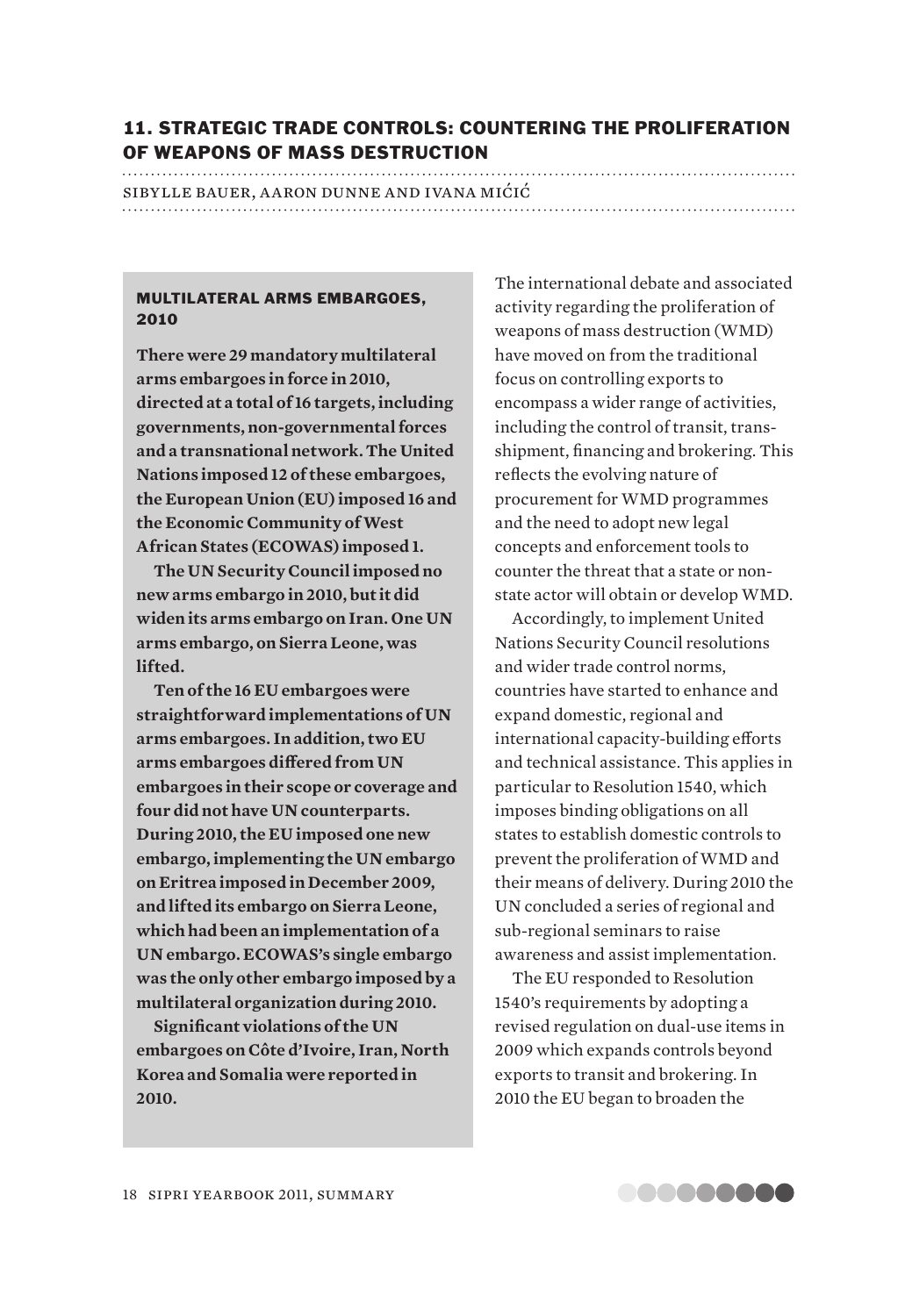geographic and thematic scope of its non-proliferation cooperation.

Complementing the enhanced international cooperation are coercive measures designed to change the behaviours of states and non-state actors that are widely considered to pose threats to international security. These include UN sanctions that seek to counter proliferation finance and interdict the movements of proliferation-related items. In the case of proliferation finance, the Financial Action Task Force (FATF) has proved itself to be a relatively effective vehicle for exploring the issue and developing guidance on implementing countermeasures.

#### *Multilateral arms embargoes in force during 2010*

*United Nations arms embargoes*

**Al-Qaeda, the Taliban and associated individuals and entities Democratic Republic of the Congo (NGF) Côte d'Ivoire Eritrea Iran Iraq (NGF) North Korea Lebanon (NGF) Liberia (NGF) Sierra Leone (NGF) Somalia Sudan (Darfur)**

*European Union arms embargoes*

**Al-Qaeda, the Taliban and associated individuals and entities\* China Democratic Republic of the Congo (NGF)\* Côte d'Ivoire\* Eritrea\* Guinea Iran Iraq (NGF)\* North Korea\* Lebanon (NGF)\* Liberia (NGF)\* Myanmar Sierra Leone (NGF)\* Somalia (NGF)\* Sudan Zimbabwe**

*ECOWAS arms embargoes*

#### **Guinea**

**NGF = non-governmental forces.**

**\* = These 10 EU embargoes are implementations of UN embargoes. The other EU embargoes either differ from equivalent UN embargoes or have no UN counterpart.**

**These facts and data are taken from appendix 11A, 'Multilateral arms embargoes, 2010', by Pieter D. Wezeman and Noel Kelly.**

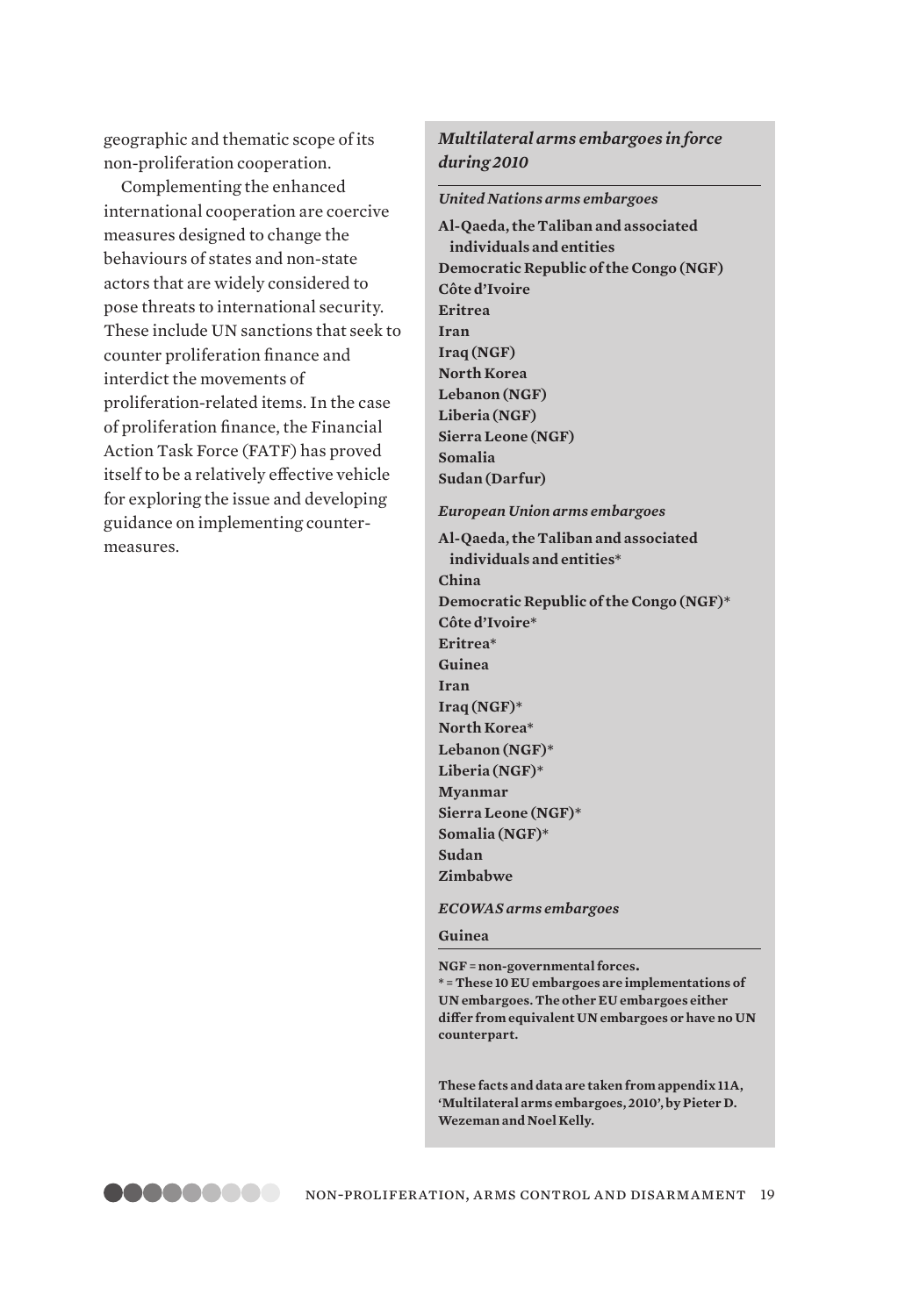#### <span id="page-21-0"></span>ANNEXES: ARMS CONTROL AND DISARMAMENT AGREEMENTS, INTERNATIONAL SECURITY COOPERATION BODIES, CHRONOLOGY

## nenne bodell

Annex A, 'Arms control and disarmament agreements', contains summaries of multi- and bilateral treaties, conventions, protocols and agreements relating to arms control and disarmament, and lists of their signatories and states parties.

Annex B, 'International security cooperation bodies', describes the main international and intergovernmental organizations, treaty-implementing bodies and export control regimes whose aims include the promotion of security, stability, peace or arms control and lists their members or participants.

Annex C, 'Chronology 2010', lists the significant events in 2010 related to armaments, disarmament and international security.

#### Arms control and disarmament agreements in force, 1 January 2011

- 1925 Protocol for the Prohibition of the Use in War of Asphyxiating, Poisonous or Other Gases, and of Bacteriological Methods of Warfare (1925 Geneva Protocol)
- 1948 Convention on the Prevention and Punishment of the Crime of Genocide (Genocide Convention)
- 1949 Geneva Convention (IV) Relative to the Protection of Civilian Persons in Time of War
- 1959 Antarctic Treaty
- 1963 Treaty Banning Nuclear Weapon Tests in the Atmosphere, in Outer

Space and Under Water (Partial Test-Ban Treaty, PTBT)

- 1967 Treaty on Principles Governing the Activities of States in the Exploration and Use of Outer Space, Including the Moon and Other Celestial Bodies (Outer Space Treaty)
- 1967 Treaty for the Prohibition of Nuclear Weapons in Latin America and the Caribbean (Treaty of Tlatelolco)
- 1968 Treaty on the Non-proliferation of Nuclear Weapons (Non-Proliferation Treaty, NPT)
- 1971 Treaty on the Prohibition of the Emplacement of Nuclear Weapons and other Weapons of Mass Destruction on the Seabed and the Ocean Floor and in the Subsoil thereof (Seabed Treaty)
- 1972 Convention on the Prohibition of the Development, Production and Stockpiling of Bacteriological (Biological) and Toxin Weapons and on their Destruction (Biological and Toxin Weapons Convention, BTWC)
- 1974 Treaty on the Limitation of Underground Nuclear Weapon Tests (Threshold Test-Ban Treaty, TTBT)
- 1976 Treaty on Underground Nuclear Explosions for Peaceful Purposes (Peaceful Nuclear Explosions Treaty, PNET)

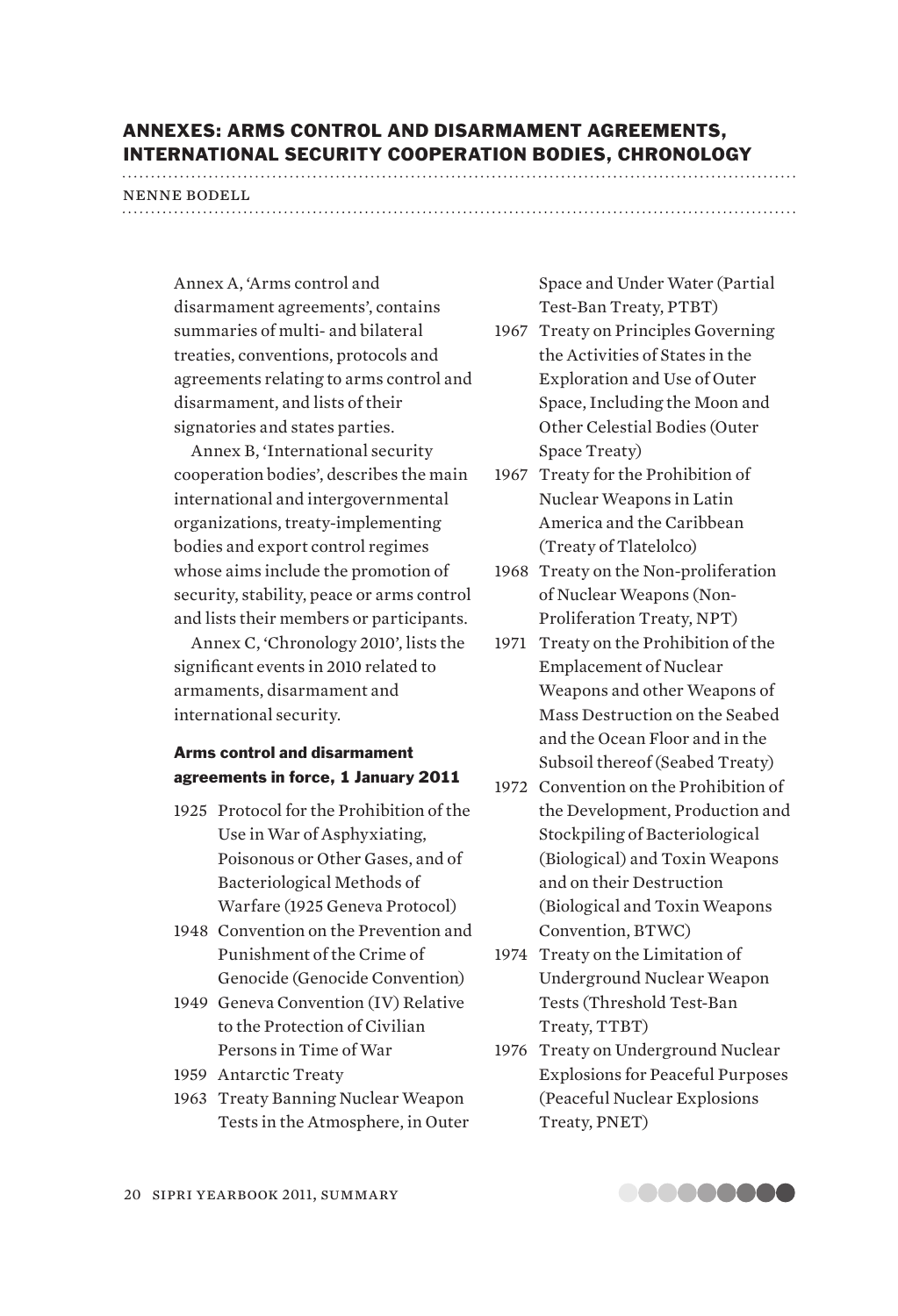- 1977 Convention on the Prohibition of Military or Any Other Hostile Use of Environmental Modification Techniques (Enmod Convention)
- 1977 Protocols I and II Additional to the 1949 Geneva Conventions and Relating to the Protection of Victims of International and Non-International Armed Conflicts
- 1980 Convention on the Physical Protection of Nuclear Material
- 1981 Convention on Prohibitions or Restrictions on the Use of Certain Conventional Weapons which may be Deemed to be Excessively Injurious or to have Indiscriminate Effects (CCW Convention, or 'Inhumane Weapons' Convention)
- 1985 South Pacific Nuclear Free Zone Treaty (Treaty of Rarotonga)
- 1987 Treaty on the Elimination of Intermediate-Range and Shorter-Range Missiles (INF Treaty)
- 1990 Treaty on Conventional Armed Forces in Europe (CFE Treaty)
- 1992 Treaty on Open Skies
- 1993 Convention on the Prohibition of the Development, Production, Stockpiling and Use of Chemical Weapons and on their Destruction (Chemical Weapons Convention, CWC)
- 1995 Treaty on the Southeast Asia Nuclear Weapon-Free Zone (Treaty of Bangkok)
- 1996 African Nuclear-Weapon-Free Zone Treaty (Treaty of Pelindaba)
- 1996 Agreement on Sub-Regional Arms Control (Florence Agreement)
- 1997 Inter-American Convention Against the Illicit Manufacturing

of and Trafficking in Firearms, Ammunition, Explosives, and Other Related Materials

- 1997 Convention on the Prohibition of the Use, Stockpiling, Production and Transfer of Anti-Personnel Mines and on their Destruction (APM Convention)
- 1999 Inter-American Convention on Transparency in Conventional Weapons Acquisitions

1999 Vienna Document 1999 on Confidence- and Security-Building Measures

2006 ECOWAS Convention on Small Arms, Light Weapons, their Ammunition and Other Related **Materials** 

2006 Treaty on a Nuclear-Weapon-Free Zone in Central Asia (Treaty of Semipalatinsk)

2008 Convention on Cluster Munitions

2010 Treaty on Measures for the Further Reduction and Limitation of Strategic Offensive Arms (New START, Prague Treaty)

#### Agreements not yet in force, 1 January 2011

- 1996 Comprehensive Nuclear-Test-Ban Treaty (CTBT)
- 1999 Agreement on Adaptation of the CFE Treaty
- 2010 Central African Convention for the Control of Small Arms and Light Weapons, Their Ammunition and All Parts and Components That Can Be Used for Their Manufacture, Repair and Assembly (Kinshasa Convention)

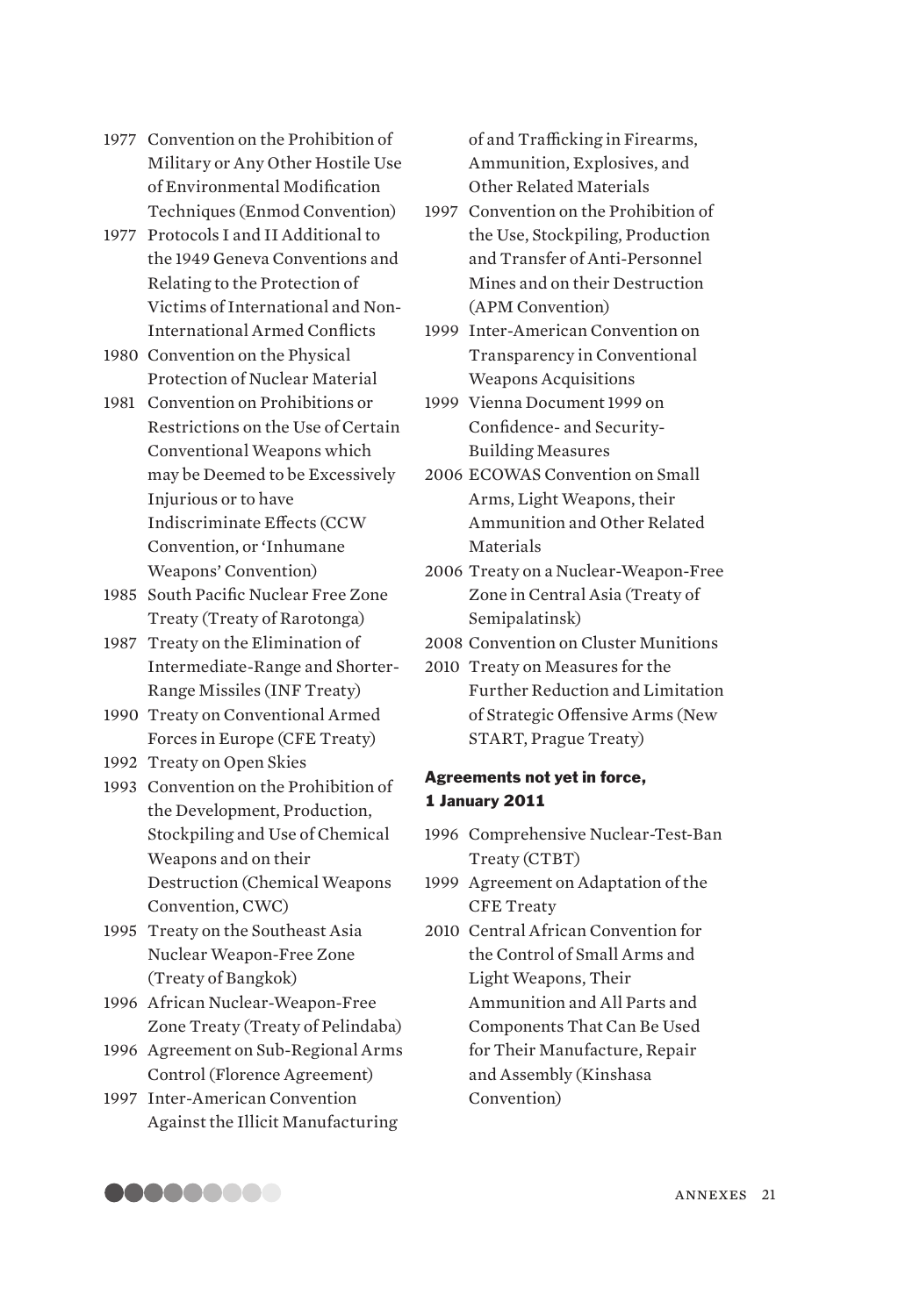#### SIPRI'S RESEARCH

SIPRI has a broad and constantly evolving research agenda, which consistently remains timely and in high demand. SIPRI is recognized and trusted globally for its authoritativeness and objectivity by the policy community, academia, the media and the public. All of SIPRI's research is based on open sources, allowing it to be independently verified.

#### China and global security

Delivers an in-depth and timely focus on Chinese views, policies and practices in both traditional and non-traditional security spheres, and on China's relationships with key regions such as Africa, Asia and Europe.

#### Euro-Atlantic security

Analyses trends and developments in the current Euro-Atlantic security environment, and how the lessons of Europe's post-cold war experience can be applied to other regions of the world.

#### Global health and security

Defines and advances research, analysis and policy guidance to meet the many complex challenges at the nexus of health and security.

#### Security and governance in Africa

Maps the security-related activities of external actors in Africa and assesses their impacts on security, democratization and good governance, cooperating closely with African civil society organizations.

#### Trends in armed conflict

Monitors and analyses trends in violent conflict around the world, their causes, dynamics and consequences.

#### Peacekeeping and peacebuilding

Draws together comprehensive information on multilateral peace operations and analyses significant trends in peacekeeping and their impacts on post-conflict peacebuilding policies.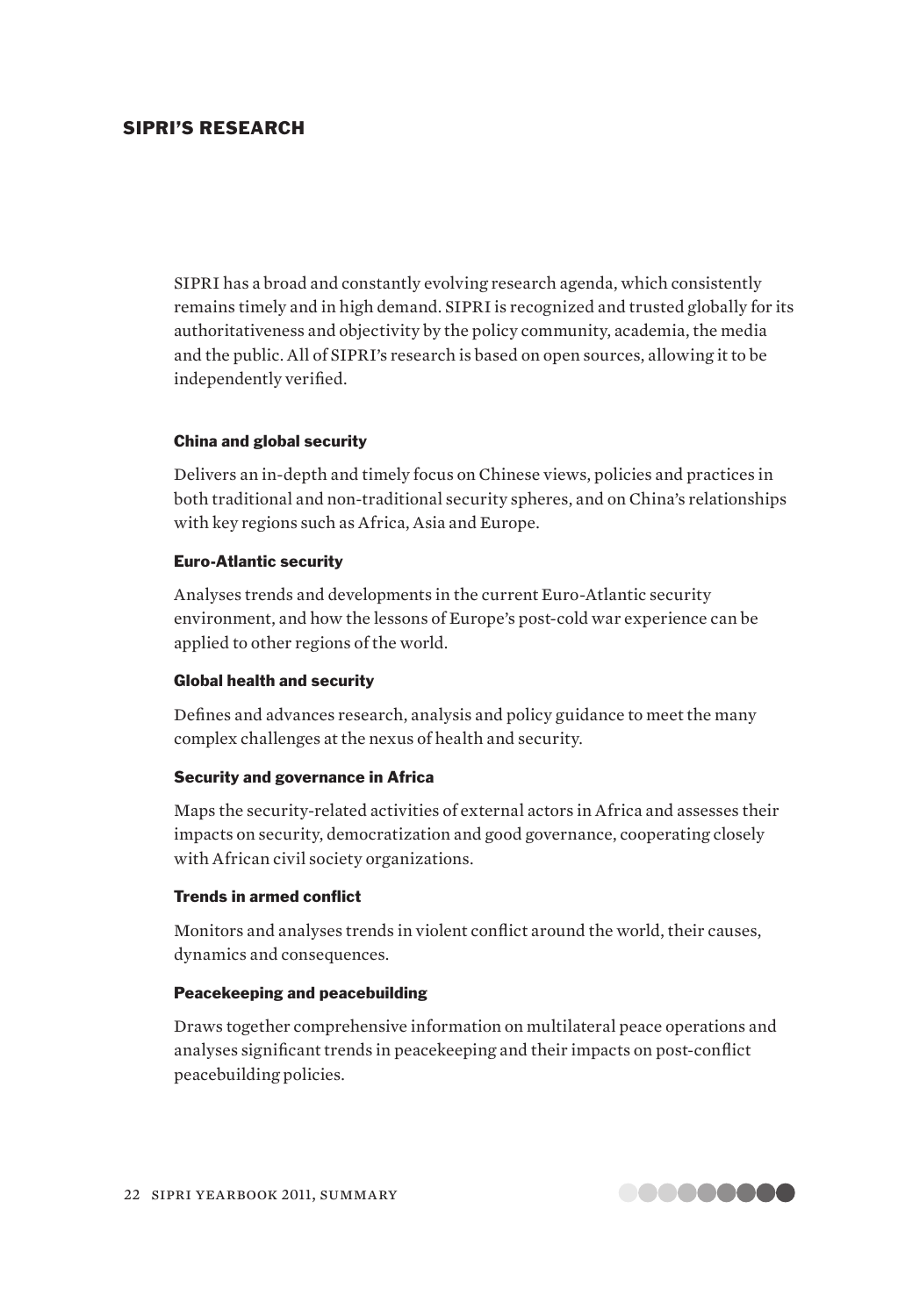#### Military expenditure

Monitors developments in military expenditure worldwide and maintains the most comprehensive, consistent and extensive data source available on military expenditure.

#### The arms industry

Collects, describes and analyses data on arms sales and other economic indicators relating to the world's major arms-producing companies, shedding light on an industry segment that generally lacks transparency.

#### International arms transfers

Monitors and analyses international transfers of major conventional arms, highlighting trends in supplier–recipient relationships and helping to identify potentially destabilizing build-ups of weapons and the sources of weapons used in conflicts.

#### Nuclear non-proliferation

Tracks developments related to nuclear weapon policies and to arms control and disarmament initiatives, with a focus on the technical dimensions of nuclear arms control such as monitoring and verification.

#### Chemical and biological arms control

Analyses legal, political, technical and historical aspects of chemical and biological warfare prevention, including verification, biosecurity and the implementation of international treaties.

#### Conventional arms control

Deals with a broad spectrum of arms control issues including confidence- and security-building measures in post-cold war Europe and Central Asia, regional arms control approaches, and laws-of-war aspects of arms control.

#### Export controls

Facilitates cooperation on export controls as a tool in non-proliferation and seeks to improve coordination between assistance and cooperation programmes and to raise awareness of export control systems, primarily in Europe.

#### Small arms and light weapons

Develops innovative tools and information systems for preventing illicit transfers via improved logistics, monitoring and transfer controls as well as increasing the transparency of the trade via national and international reporting mechanisms.

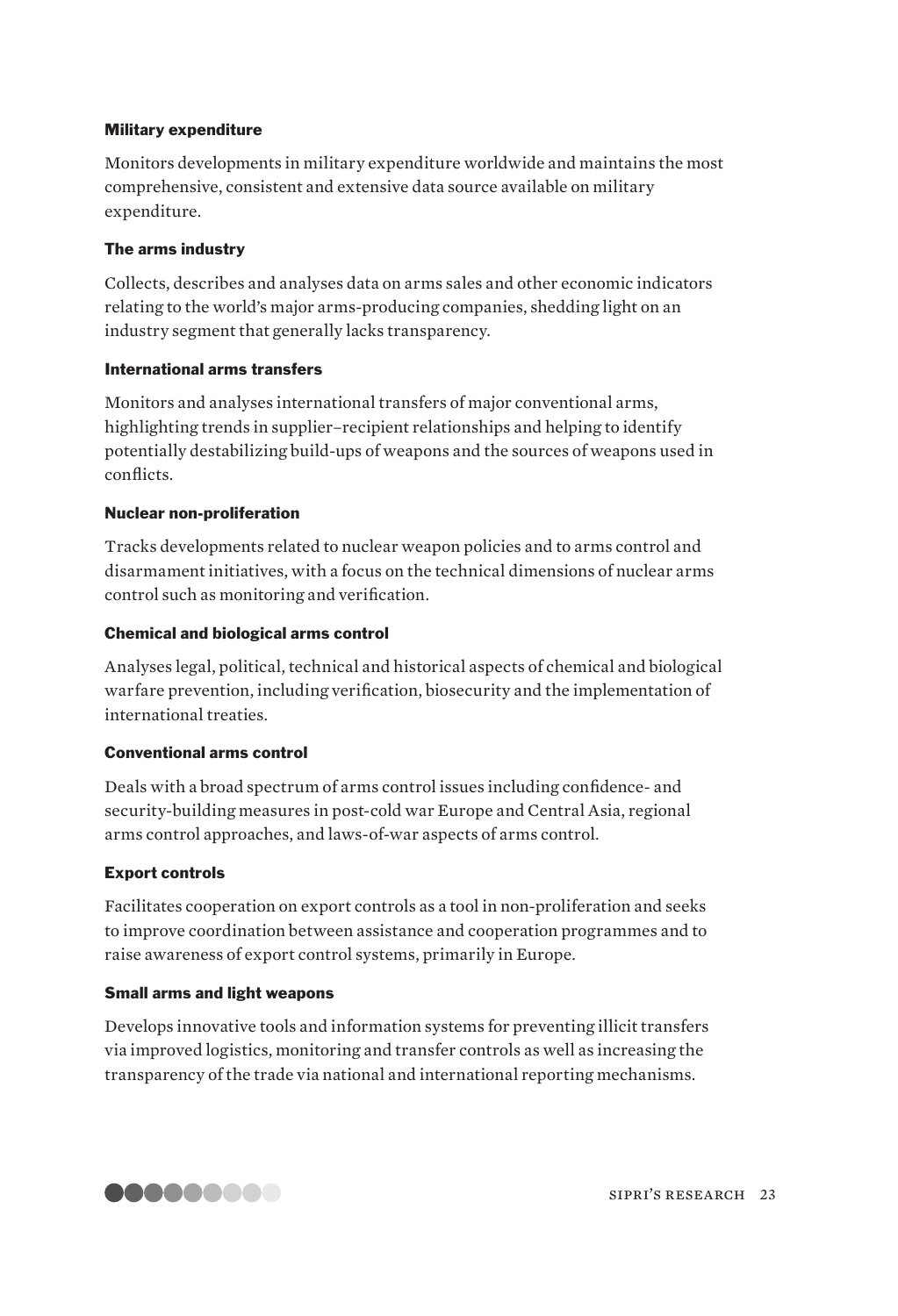#### SIPRI'S DATABASES

SIPRI's databases provide the foundation for much of its research and analysis and are an unrivalled source of basic data on armaments, disarmament and international security.

#### Facts on International Relations and Security Trends (FIRST)

Provides a federated system of databases on topics related to international relations and security, accessible through a single integrated user interface. http://www.sipri.org/databases/first/

#### SIPRI Multilateral Peace Operations Database

Offers information on all UN and non-UN peace operations conducted since 2000, including location, dates of deployment and operation, mandate, participating countries, number of personnel, costs and fatalities. http://www.sipri.org/databases/pko/

#### SIPRI Military Expenditure Database

Gives consistent time series on the military spending of 172 countries since 1988, allowing comparison of countries' military spending : in local currency, at current prices; in US dollars, at constant prices and exchange rates ; and as a share of GDP. http://www.sipri.org/databases/milex/

#### SIPRI Arms Transfers Database

Shows all international transfers in seven categories of major conventional arms since 1950, the most comprehensive publicly available source of information on international arms transfers.

http://www.sipri.org/databases/armstransfers/

#### SIPRI Arms Embargoes Database

Provides information on all multilateral arms embargoes implemented since 1988. http://www.sipri.org/databases/embargoes/

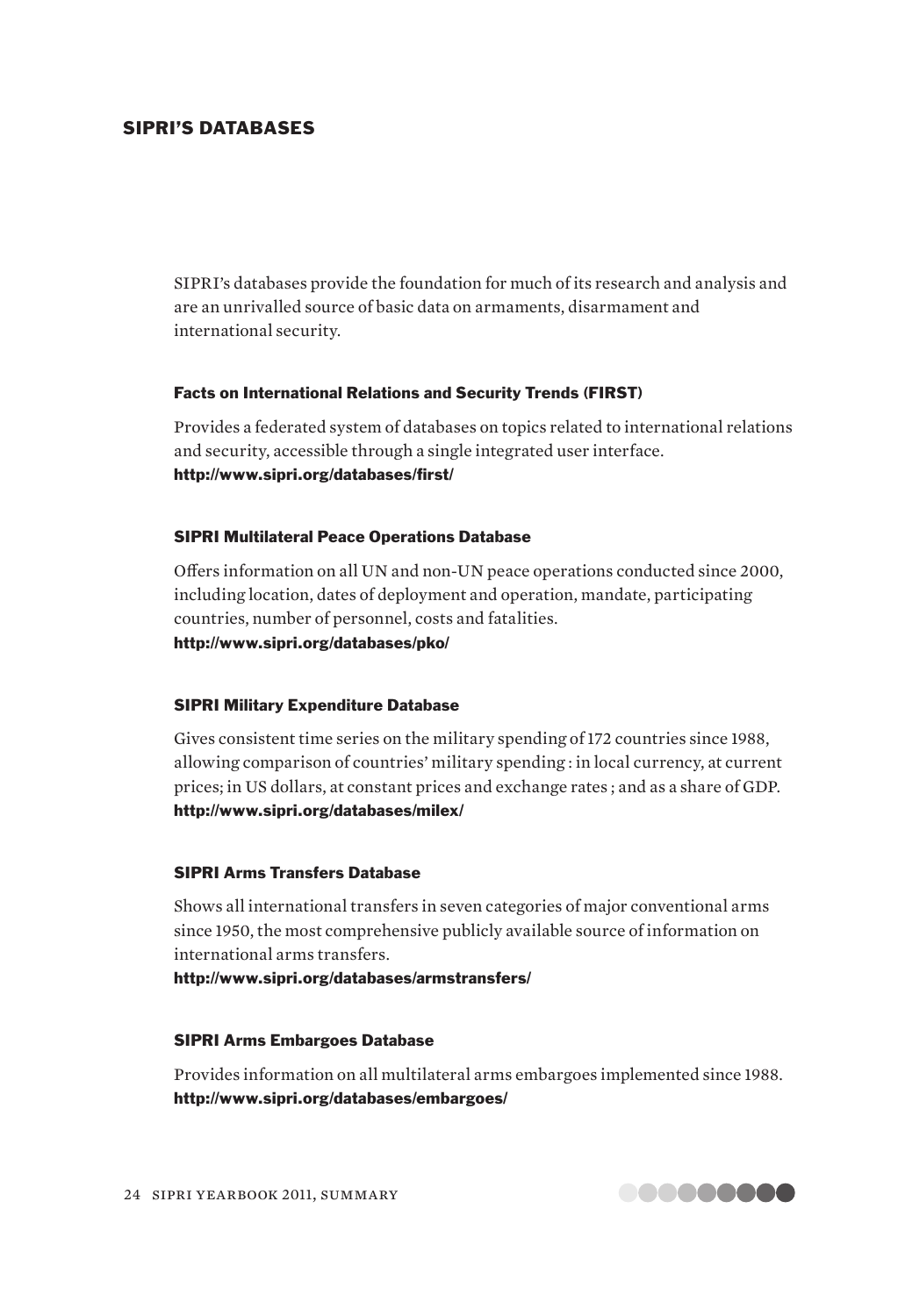#### How to order sipri yearbook 2011

#### SIPRI Yearbook 2011: Armaments, Disarmament and International Security

Published in July 2011 by Oxford University Press on behalf of SIPRI

ISBN 978-0-19-969552-2, hardback, 562 pp., £100/\$185

Purchasers of the print edition will also be able to access the SIPRI Yearbook online, <http://www.sipriyearbook.org/>.

*SIPRI Yearbook 2011* can be ordered from book shops, from most online booksellers or directly from Oxford University Press online at <http://www.oup.com/>, by telephone (UK: +44 1536-741 017; USA: +1 800-451 7556), fax (UK: +44 1536-454 518; USA: +1 919-677 1303) or email (UK: book.orders@oup.co.uk; USA: customers@ oup-usa.org).

Further details are available at <http://www.sipri.org/yearbook/>

#### **TRANSLATIONS**

*SIPRI Yearbook 2011* will be translated into

- Chinese by the China Arms Control and Disarmament Association (CACDA), Beijing, <http://www.cacda.org.cn/>
- Russian by the Institute of World Economy and International Relations (IMEMO), Moscow, <http://www.imemo.ru/>
- Ukrainian by the Razumkov Centre (Ukrainian Centre for Economic and Political Studies, UCEPS), Kyiv, <http://www.uceps.org/>

Please contact these organizations for further details.

#### OTHER RECENT SIPRI PUBLICATIONS FROM OUP

#### SIPRI Yearbook 2010: Armaments, Disarmament and International Security

Governing the Bomb: Civilian Control and Democratic Accountability of Nuclear Weapons, edited by Hans Born, Bates Gill and Heiner Hänggi

Enforcing European Union Law on Exports of Dual-Use Goods, SIPRI Research Report no. 24, by Anna Wetter